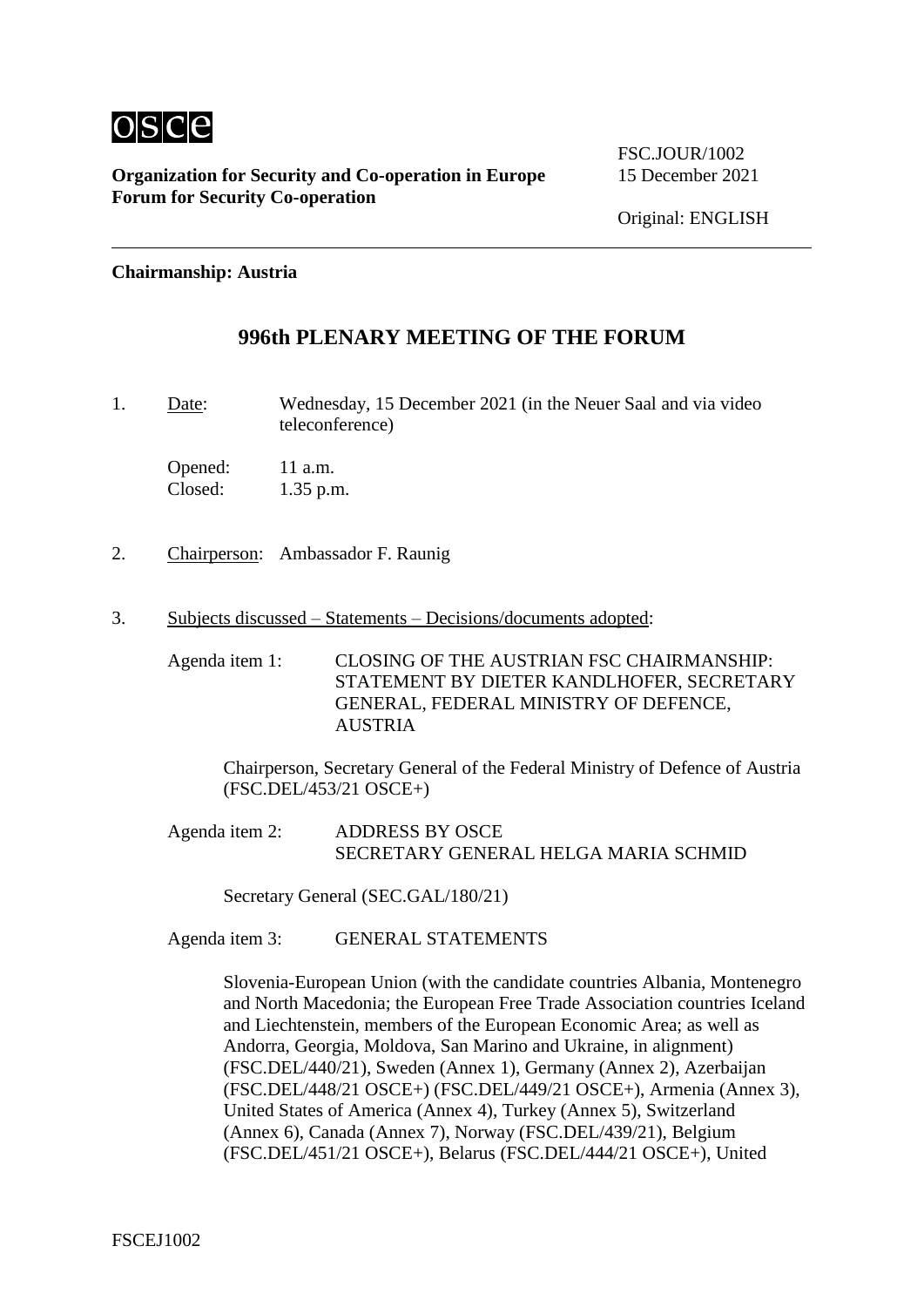Kingdom (Annex 8), Ukraine (FSC.DEL/441/21), Poland, OSCE Parliamentary Assembly, Russian Federation (Annex 9), Georgia

Agenda item 4: DECISION ON THE UPDATED BEST PRACTICE GUIDE ON NATIONAL PROCEDURES FOR MANAGEMENT, SECURITY AND DESTRUCTION OF MAN-PORTABLE AIR DEFENCE SYSTEMS

**Decision:** The Forum for Security Co-operation adopted Decision No. 7/21 (FSC.DEC/7/21) on the updated Best Practice Guide on National Procedures for Management, Security and Destruction of Man-Portable Air Defence Systems, the text of the decision is appended to this journal.

Russian Federation (interpretative statement, see attachment to the decision)

Agenda item 5: DECISION ON THE UPDATED BEST PRACTICE GUIDE ON PROCEDURES FOR MANAGEMENT OF STOCKPILES OF CONVENTIONAL AMMUNITION

**Decision**: The Forum for Security Co-operation adopted Decision No. 8/21 (FSC.DEC/8/21) on the updated Best Practice Guide on Procedures for Management of Stockpiles of Conventional Ammunition, the text of the decision is appended to this journal.

Russian Federation (interpretative statement, see attachment to the decision)

Agenda item 6: DECISION ON THE UPDATED BEST PRACTICE GUIDE ON NATIONAL PROCEDURES FOR STOCKPILE MANAGEMENT AND SECURITY OF SMALL ARMS AND LIGHT WEAPONS

**Decision**: The Forum for Security Co-operation adopted Decision No. 9/21 (FSC.DEC/9/21) on the updated Best Practice Guide on National Procedures for Stockpile Management and Security of Small Arms and Light Weapons, the text of the decision is appended to this journal.

Russian Federation (interpretative statement, see attachment to the decision), Chairperson of the Informal Group of Friends on Small Arms and Light Weapons and Stockpiles of Conventional Ammunition (Latvia) (Annex 10)

Agenda item 7: ANY OTHER BUSINESS

- (a) *Performance of a musical composition in honour of the OSCE Code of Conduct on Politico-Military Aspects of Security, composed by Mr. A. Lambert*: Switzerland (FSC.DEL/446/21 OSCE+), Chairperson
- (b) *Financial contribution to the FSC e-learning course on conventional arms control and confidence- and security-building measures*: Ireland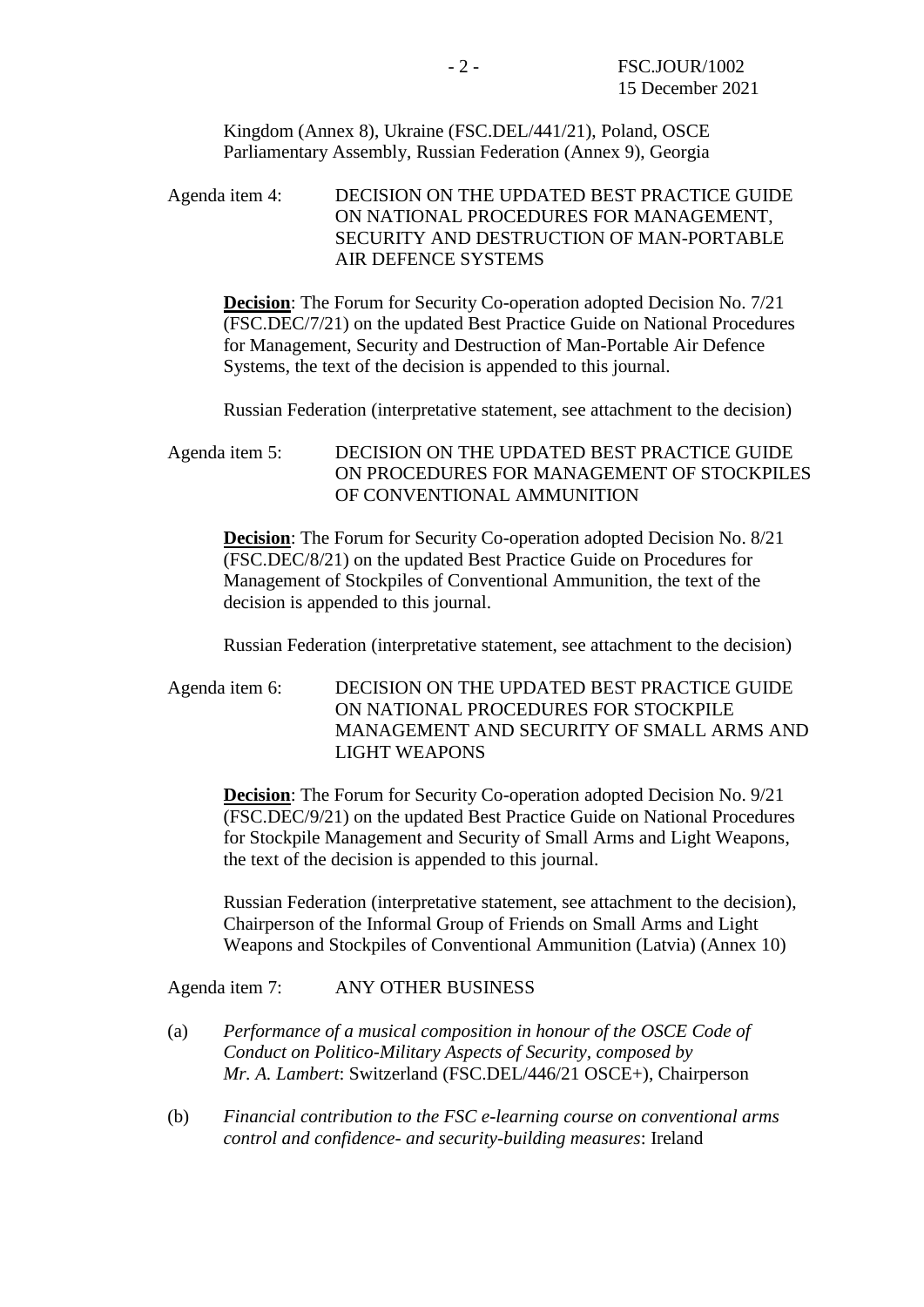- (c) *19th Annual Consultation on the review of the implementation of the Document on Confidence- and Security-Building Measures in the Naval Field in the Black Sea, held on 9 December 2021*: Russian Federation (Annex 11), Ukraine (FSC.DEL/442/21)
- (d) *Handover of the Chairmanship of the Forum for Security and Co-operation*: Chairperson, Azerbaijan
- 4. Next meeting:

Wednesday, 19 January 2022, at 10 a.m., in the Neuer Saal and via video teleconference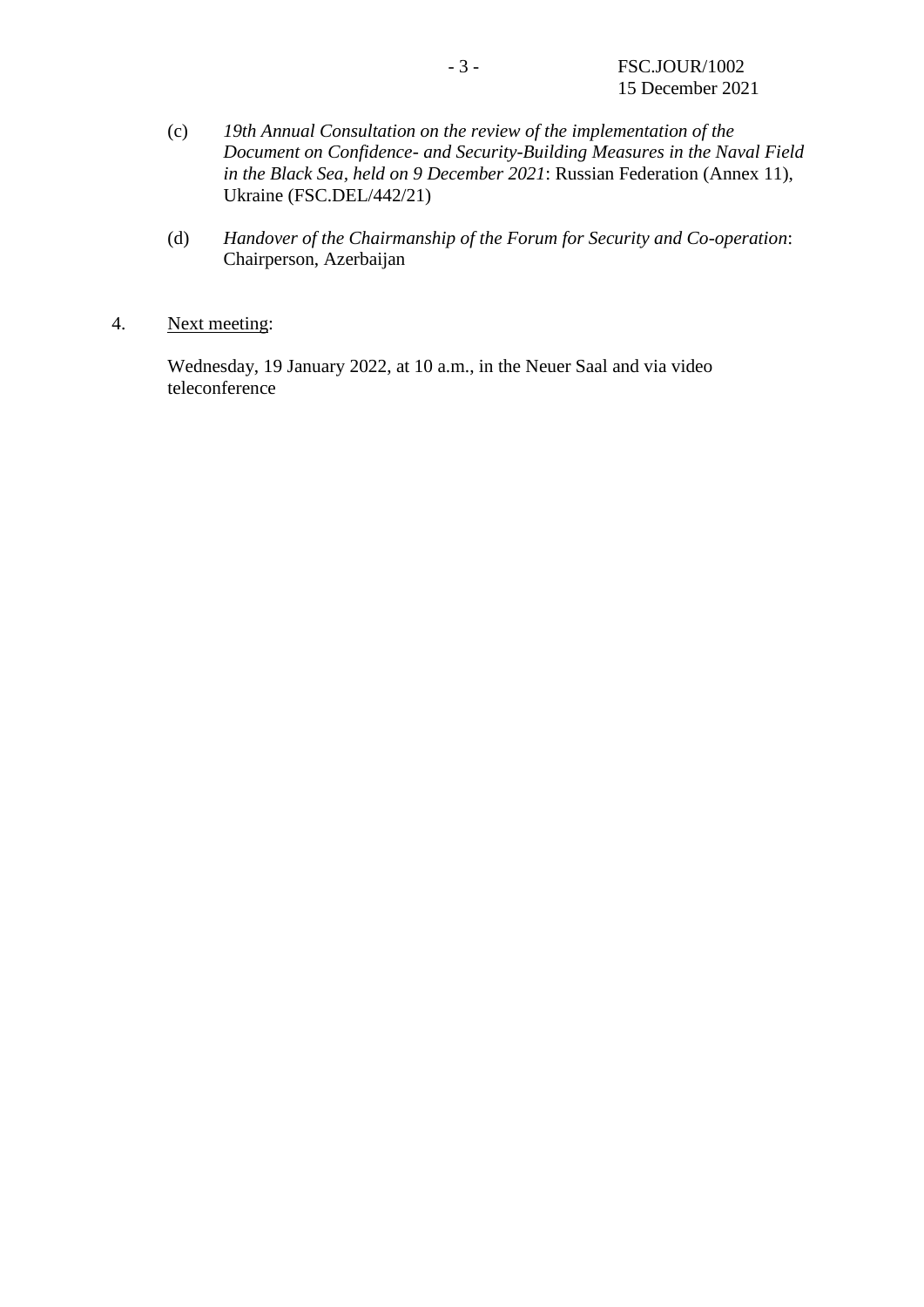

FSC.JOUR/1002

Original: ENGLISH

**996th Plenary Meeting** FSC Journal No. 1002, Agenda item 3

## **STATEMENT BY THE DELEGATION OF SWEDEN**

Dear Secretary General Kandlhofer, Dear Secretary General Helga Schmid, Dear Florian, Dear colleagues,

Sweden fully aligns itself with the statement of the European Union, but would in its capacity as Chairmanship state the following:

First, also from my side I would like to thank both Secretary Generals for their insightful presentations.

As Austria's Chairmanship of the Forum for Security Co-operation (FSC) now comes to an end, this coincides with the final days of Sweden chairing the OSCE. Let me therefore take this opportunity to thank you for the excellent co-operation and strong engagement during the last trimester. I commend your strong efforts and important work during your Chairmanship.

The last month in the FSC was heavily influenced by the preparations ahead of the Ministerial Council meeting in Stockholm. I highly appreciate that Austria spared no efforts in the negotiations on four important texts, three in your national capacity, but also a text on the Code of Conduct and women in the armed forces together with Sweden. This was sincerely important to us and you did this with huge commitment and a clear aim to succeed.

All the texts would from our perspective have been of great added value for the OSCE and within the FSC's field of work in particular. We deeply regret that we were not able to reach consensus on any of them, despite the fact that an overwhelming majority of participating States showed courage, flexibility and a willingness to make compromises. Sometimes the process is also as important as the end result. Even if we were not able to succeed on these topics, just by discussing them in such great detail and from a variety of perspectives, I am convinced that we made important progress for future use. Let us continue to build on these efforts next year.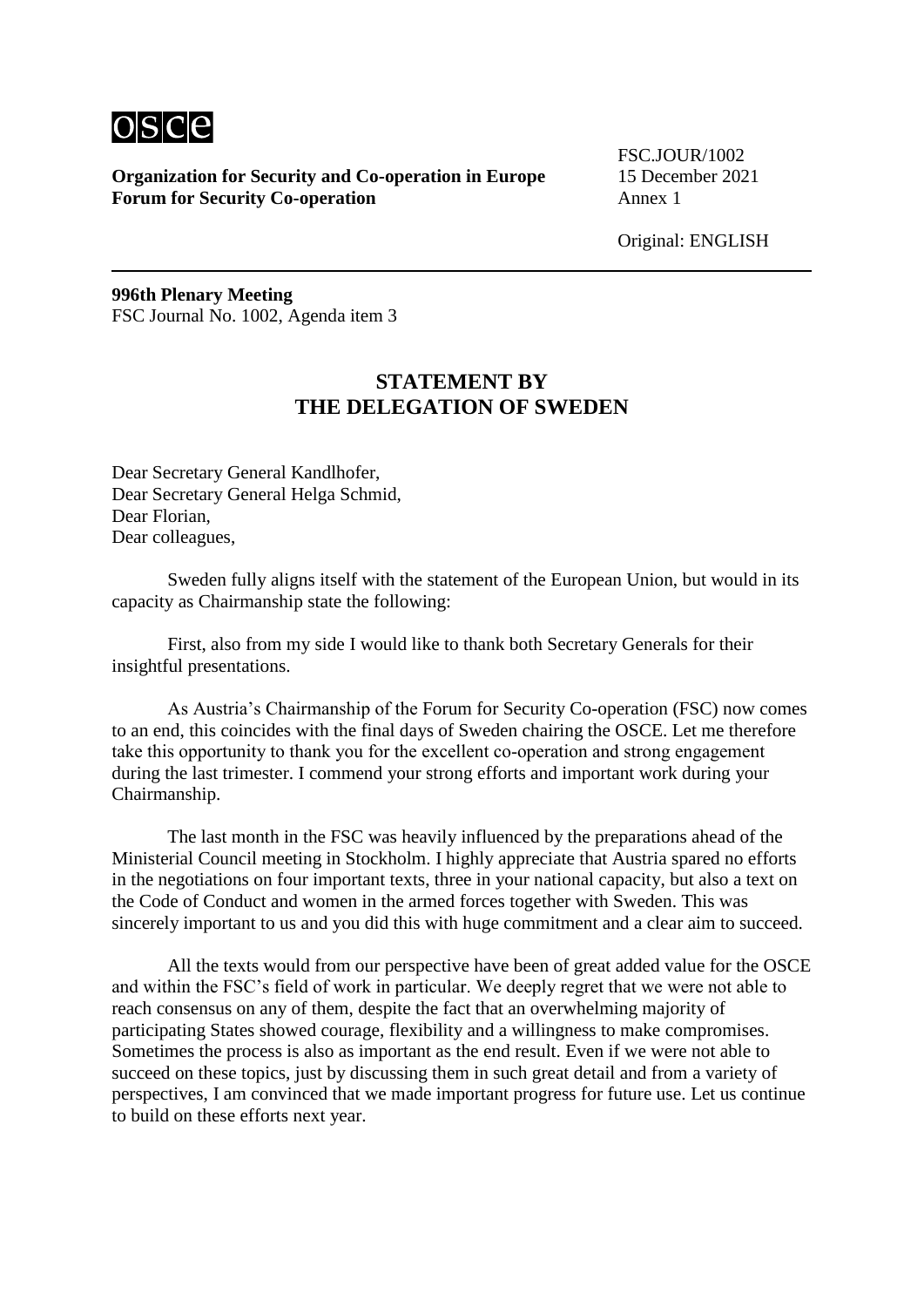### Mr. Chairperson,

We have during your leadership also experienced important and enlightening Security Dialogues, which have deepened our knowledge in many important areas and provided a solid foundation leading up to the Ministerial Council.

Your strong efforts on conventional arms control was one of several important topics, with a valuable review of where we come from in this respect, where we stand and what a possible way forward could be. As is well known, the discussion on, for example, the modernization of the Vienna Document very much coincides with our priorities as Chairmanship of the OSCE. We are pleased that 46 participating States supported a statement on modernization of the Vienna Document at the Ministerial Council in Stockholm.

We were very pleased and supportive that you involved the women, peace and security agenda on all the Security Dialogues. This lies at the heart of Swedish priorities and contributed to the fact that we were able to keep this important topic high on the agenda and also supported the effort to put a strong statement on the table in Stockholm.

The Security Dialogue on the Code of Conduct on 20 October was a good example in this respect, which focused on the appropriate integration of all armed forces personnel. It very well summarized a variety of aspects highlighted during the Code of Conduct event in Sweden at the beginning of October.

#### Mr. Chairperson,

Sweden has pursued three main priorities during our time as Chairmanship, namely to defend the European security order, to uphold the concept of comprehensive security, with a focus on the respect for fundamental rights and freedoms, including gender equality, and finally to contribute to conflict resolution in line with our commitments and principles and international law.

To support these goals, there can be no doubt that as Chairmanship of the OSCE you need the strong support of the OSCE executive structures, including the independent institutions, but also the support of participating States whose work on politico-military aspects of security in the FSC is essential.

We have had the pleasure to co-operate with supportive and constructive partners in every aspect of this work throughout the year, the last trimester with Austria being an excellent example of this, as was the case with the United States of America and Armenia prior to that.

I congratulate you, Florian, and your able team on a very successful Chairmanship and I wish you good luck for your coming endeavours. I also use this opportunity to welcome Azerbaijan as the new Chairmanship of the FSC.

Finally, since this is Sweden's last attendance in the FSC as OSCE Chairmanship, I would also in this Forum like to thank all participating States for their support and hard work for the good of our common security. It has been an incredible journey and a privilege to chair this Organization – challenging but also extremely rewarding in many respects,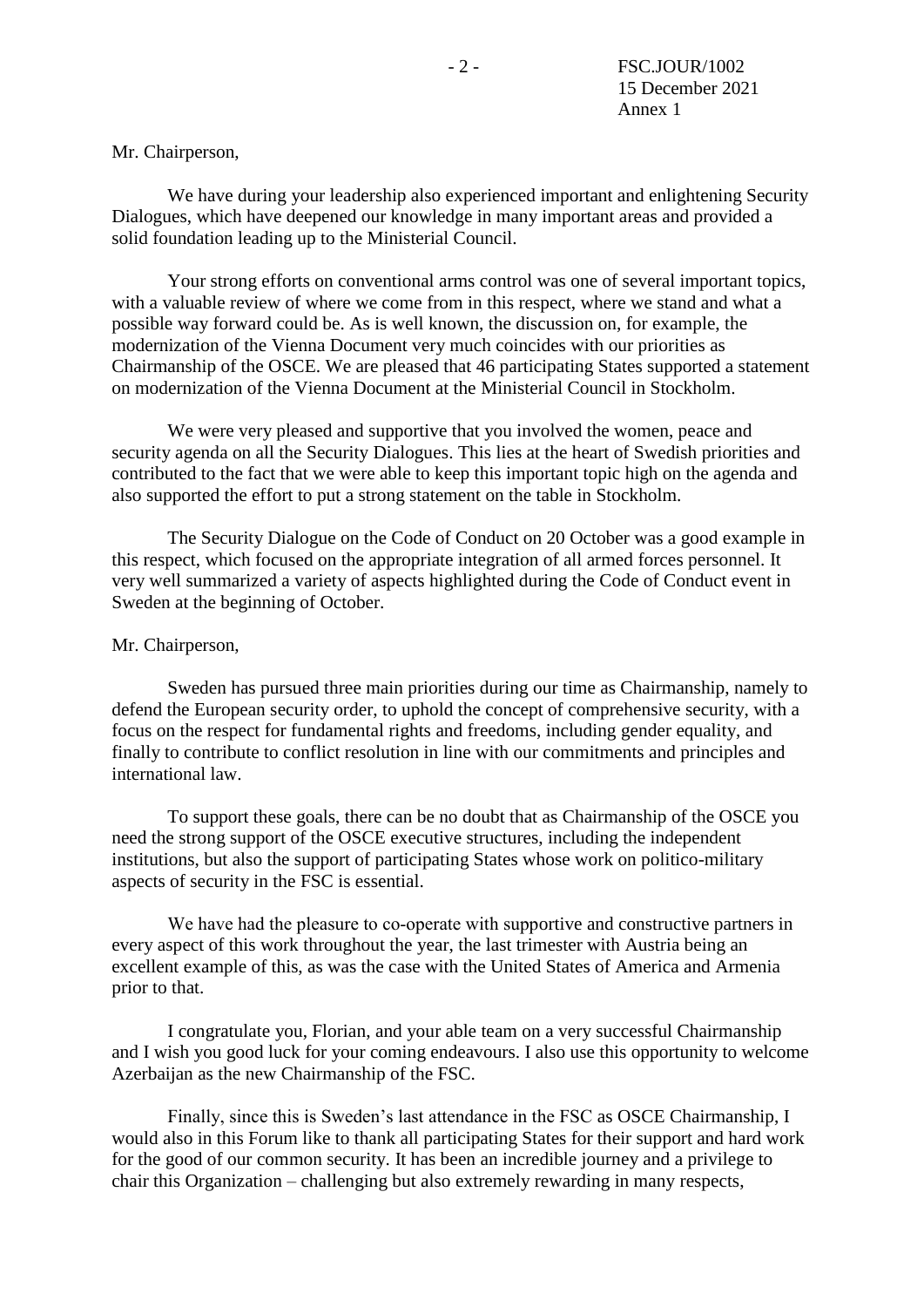especially in a time when we experience that our common security is threatened. We must continue to work together to overcome these challenges – the OSCE can only be as effective as we, the participating States, allow it to be. The mantra for our Chairmanship is as valid as ever – what we do here in Vienna concerns "Our commitments, our security and our OSCE".

Thank you. I kindly request this statement to be attached to the journal of the day.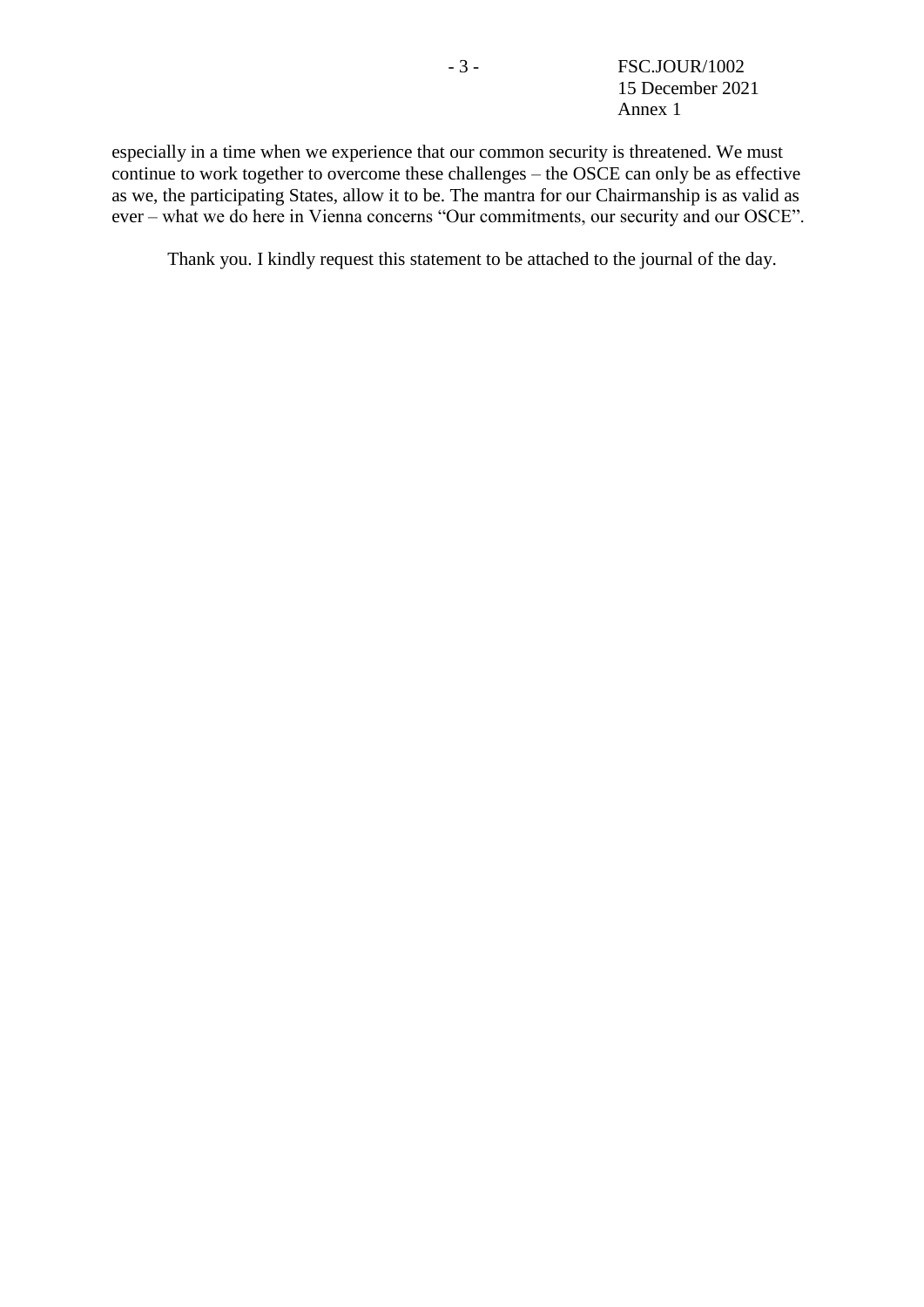

FSC.JOUR/1002

ENGLISH Original: GERMAN

**996th Plenary Meeting** FSC Journal No. 1002, Agenda item 3

## **STATEMENT BY THE DELEGATION OF GERMANY**

Mr. Secretary General, Madam Secretary General, dear Helga, Mr. Chairperson, dear Florian, Esteemed colleagues, dear delegates,

Germany fully aligns itself with the statement by the European Union. Allow me nevertheless to supplement the EU statement with a few additional words about the conclusion of this year of activities of the Forum for Security Co-operation (FSC).

The purpose of the FSC is the exchange of views on pressing and important politico-military issues. It is such an exchange that turns our co-operation into something more than a zero-sum game.

The building of mutual trust through dialogue, respect and transparency; the work on full implementation of our jointly undertaken agreements; and the further enhancement of our instruments – all these make the FSC an important pillar of our collective security.

In view of this, two aspects of the United States FSC Chairmanship in the first trimester were particularly important for us. The first is that, during the Security Dialogue on modernization of the Vienna Document, we discussed, albeit not without controversy, the urgently required further development of our tools. Moreover, the holding of the ninth High-Level Military Doctrine Seminar and the 31st Annual Implementation Assessment Meeting contributed decisively to the strengthening of our common security and to the promotion of military contacts.

We also very much welcomed the fact that both under the Armenian Chairmanship and in the later course of the year the important Code of Conduct on Politico-Military Aspects of Security featured on the FSC's agenda. Germany will continue to work towards the further development and strengthening of the Code of Conduct; to that end, it will pay 60,000 euros into the repository fund in 2022, as it already has done this year.

We greatly welcomed the particular focus accorded by Austria  $-25$  years on from Lisbon – to one of the FSC's core pillars, namely conventional arms control, and to its future.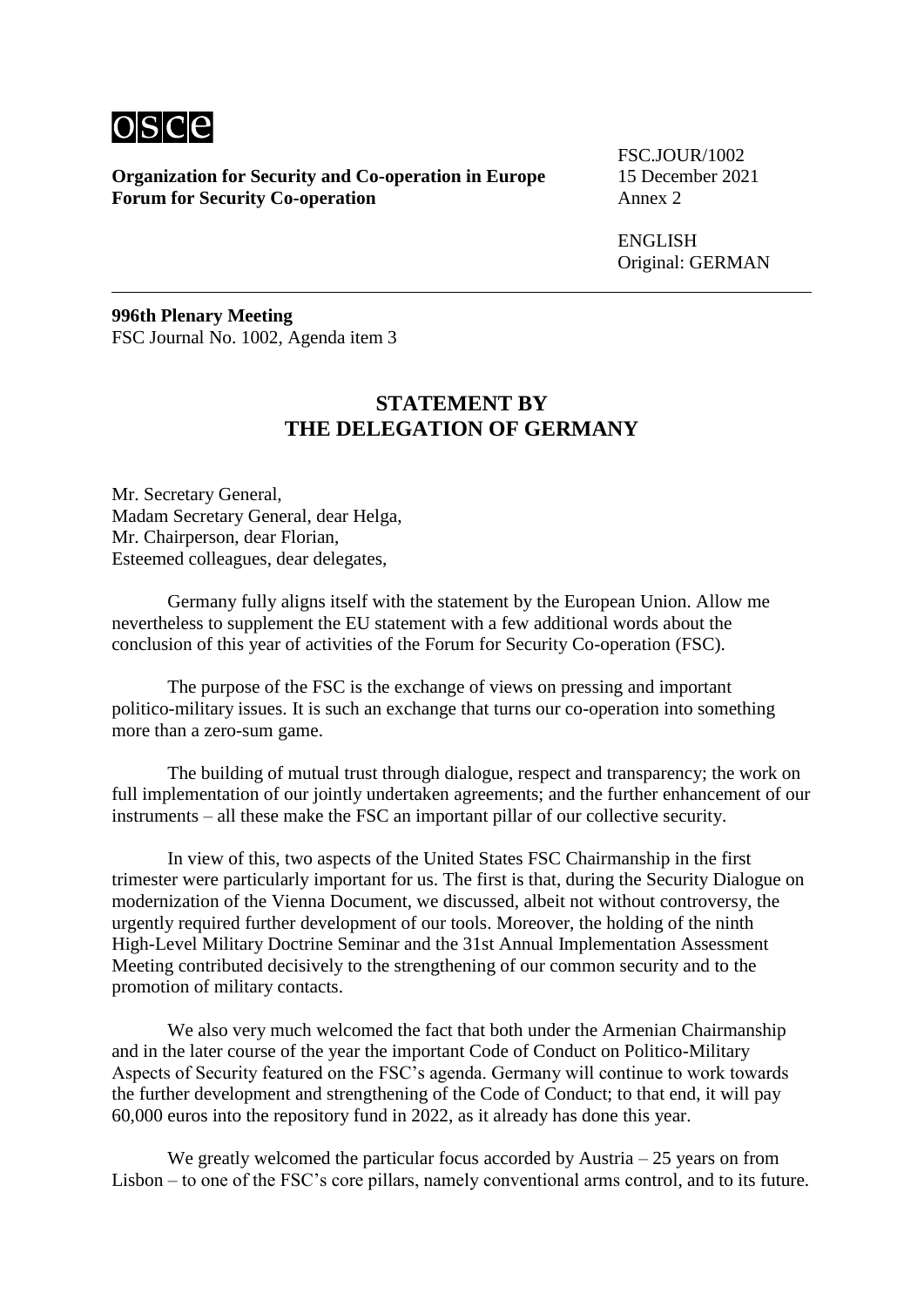Unfortunately, we could not help noticing a further hardening of the tone at the FSC in the course of the year. On the one hand, this was – and still is – due to the current situation in regional conflicts, which have caused us increasing concern this year. On the other hand, the implacable attitude of individual participating States, but also their lack of willingness to compromise, has undoubtedly been a contributing factor. For example, the main annual conference in the first dimension, that is, the Annual Security Review Conference, should be able to take place on schedule as a matter of course.

When intensive negotiations on small arms and light weapons (SALW) and stockpiles of conventional ammunition (SCA), military-to-military contacts, the anniversary of the Lisbon Framework for Arms Control, and the equal participation of women in the armed forces were initiated, under the leadership of our Austrian colleagues together with the Swedish OSCE Chairmanship, with a view to reaching consensus for the Ministerial Council, we unfortunately saw individual participating States raising obstacles that caused the consensus to falter despite its having seemed a real possibility. It is more than disappointing that none of the four carefully prepared draft decisions and declarations could be adopted this year.

We urge all the participating States to return to a more constructive and goal-oriented attitude in 2022. Similarly, the gender mainstreaming carried out by all the Security Dialogues should serve as a model for us next year so that we are able to jointly advance the women, peace and security agenda further at the OSCE.

We are relying in this respect on the constructive spirit and good will of the next FSC Chairmanships to work towards ensuring that we can drive the Forum forward thematically, strengthen our tools further, and achieve satisfactory results at the Ministerial Council meeting in Łódź together and on the basis of constructive co-operation.

I should here once again like to expressly thank the Spanish Chairmanship for the Structured Dialogue over the past two years. Since 2017, Germany has supported the Structured Dialogue with contributions totalling 300,000 euros. We have pledged an additional 120,000 euros for 2022 in order to, *inter alia*, strengthen the Structured Dialogue-related expertise in the OSCE Conflict Prevention Centre. We are certain that Poland as the holder of the OSCE Chairmanship next year will select an equally competent and dedicated partner to lead the Structured Dialogue so as to ensure that the exchanges in that framework, too, continue to be constructive and inclusive.

#### Mr. Chairperson,

In addition to the known challenges lying before us in relation to the security situation in the OSCE area, we are also faced with new challenges in Central Asia.

Since the Taliban's seizure of power in Afghanistan, the illegal proliferation of SALW and conventional ammunition – an issue with which we have occupied ourselves intensively at the FSC this year – has been posing a direct risk to neighbouring States and, beyond these, to the entire OSCE area. It is the obligation and responsibility of us all to contribute to the containment of this risk and to support the Central Asian States through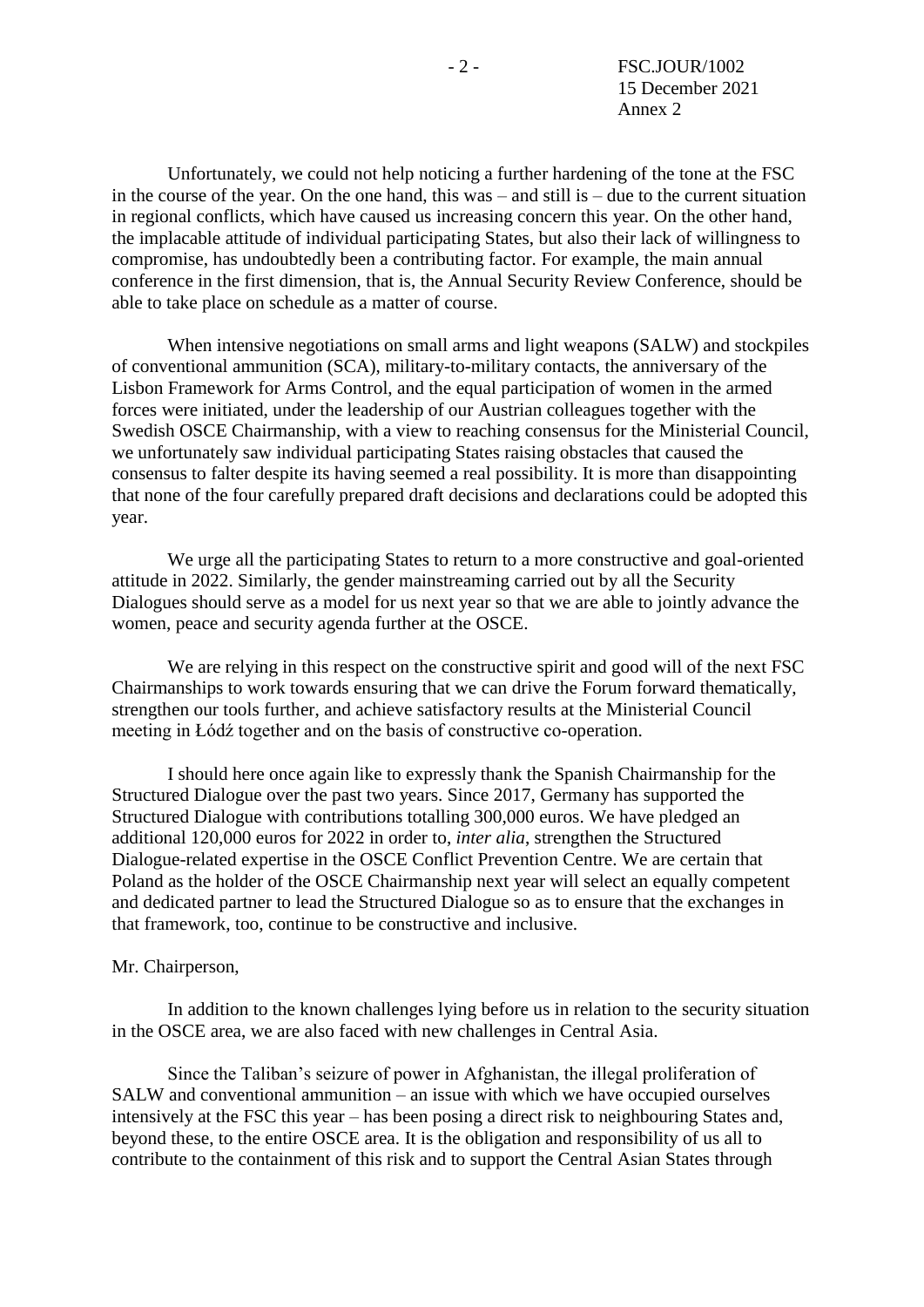capacity-building (for their border protection agencies and ammunition storage facilities, for example), the strengthening of institutional co-operation, and information exchange.

The OSCE assistance mechanism provides an appropriate framework to that end. For the next three years, in addition to further projects in the first dimension, for which we are providing financial and technical support, Germany is therefore allocating 2 million euros to the OSCE SALW/SCA Trust Fund, which is double the amount of its contribution this year. SALW/SCA should be an important topic for all the participating States – one on which we work together constructively and without politicization so as to achieve our common goals.

In closing, allow me to thank also the Conflict Prevention Centre and the FSC Support Section – in particular, Mr. Robin Mossinkoff, who has now moved to another post in the Secretariat – for their great dedication and active support this year. We will continue to support their work next year as well.

### Mr. Chairperson,

The challenges remain manifold and substantial – both in the OSCE area and within our Organization.

I should like to thank the Austrian FSC Chairmanship along with the US and Armenian Chairmanships for their excellent work this year. Accordingly, I wish the incoming Polish OSCE Chairmanship and Azerbaijan as the next holder of the FSC Chairmanship a good start and plenty of energy and optimism for the tasks related to the functions they will be exercising, so that dialogue and constructive co-operation at the Forum can attain their full potential, thereby strengthening confidence and security.

Thank you.

Mr. Chairperson, I request that this statement be attached to the journal of the day.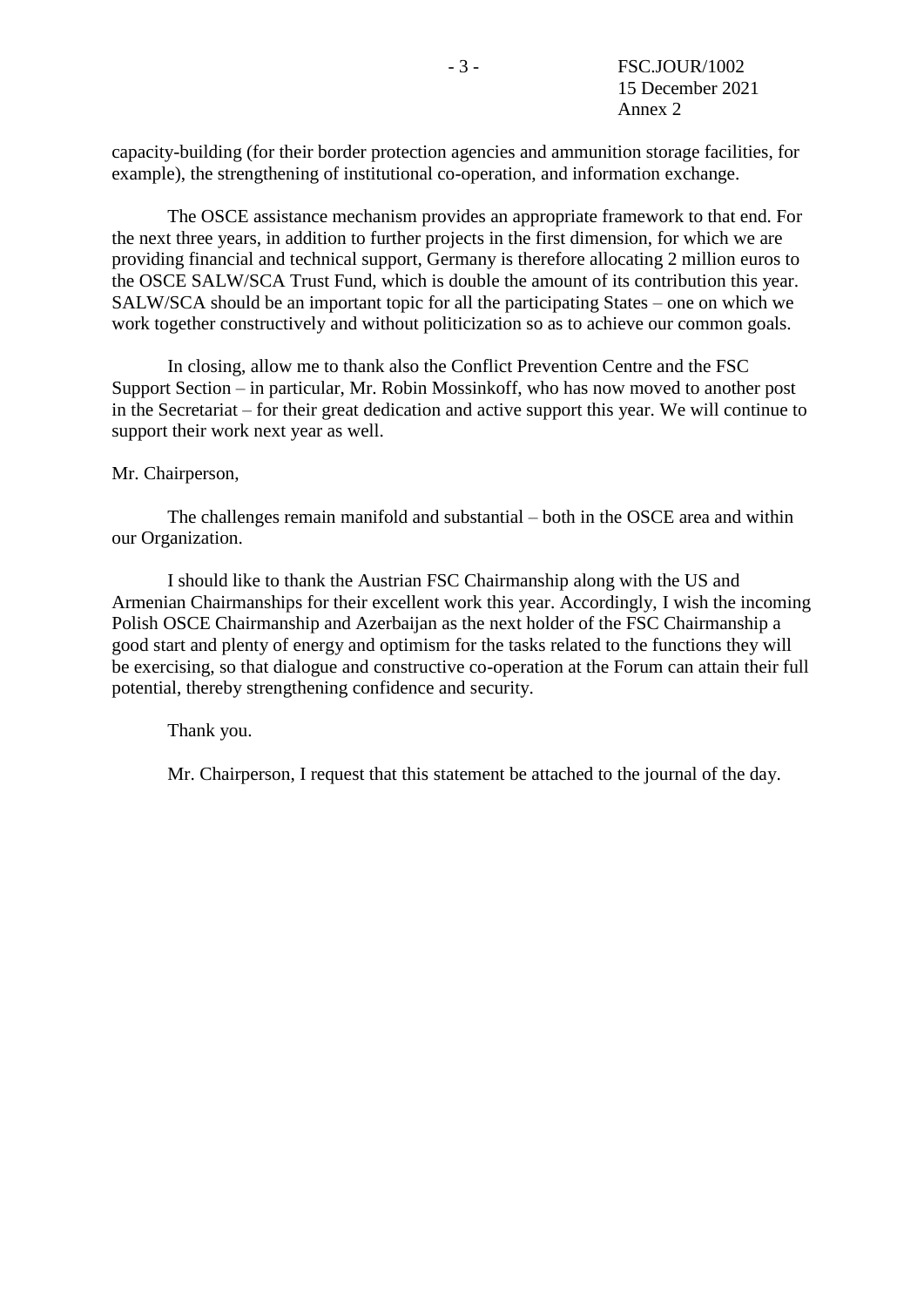

FSC.JOUR/1002

Original: ENGLISH

**996th Plenary Meeting** FSC Journal No. 1002, Agenda item 3

## **STATEMENT BY THE DELEGATION OF ARMENIA**

Mr. Chairperson,

At the outset allow me to thank Mr. Dieter Kandlhofer, Secretary General of the Federal Ministry of Defence of Austria, for his closing remarks and Secretary General Ms. Helga Maria Schmid for her statement.

The delegation of Armenia congratulates Austria on its successful Chairmanship of the Forum for Security Co-operation (FSC). We commend its dedicated efforts aimed at rebuilding trust and revitalizing the spirit of co-operation through the promotion of military transparency and predictability. In this vein, we particularly appreciate the conduct of the Security Dialogues on the past, present and future of conventional arms control and note with deep regret that despite Austria's tireless efforts the adoption of the Commemorative Declaration on the Lisbon Framework for Arms Control was not possible.

Arms control and confidence- and security-building measures are essential for promoting security and stability. The failure to adopt any decision in this field is an indicator of the adverse security situation in the OSCE area, which has resulted from an open disregard for our shared commitments and a lack of consensus among the participating States on their common responsibility for addressing violations on the basis of the concept of common, equal and indivisible security. A selective approach to the implementation of our commitments, as exemplified in recent years in the field of small arms and light weapons and stockpiles of conventional ammunition, cannot be accepted and has already undermined the Organization's effectiveness.

The delegation of Armenia has always taken a constructive stance and demonstrated flexibility, guided by the criterion of strengthening the capabilities of the OSCE. But the responsible behaviour of Armenia cannot be misused for promoting or endorsing the manipulative exercises of some participating States.

My delegation would also like to recommend certain newly appeared advocates of the full and unconditional implementation of OSCE commitments, to show, at the very least, a certain degree of integrity and not forget its malpractices, such as hijacking the whole Organization and impeding its activities with the sole purpose of hindering the co-operation of other participating States. So, in this context and taking into account the continued and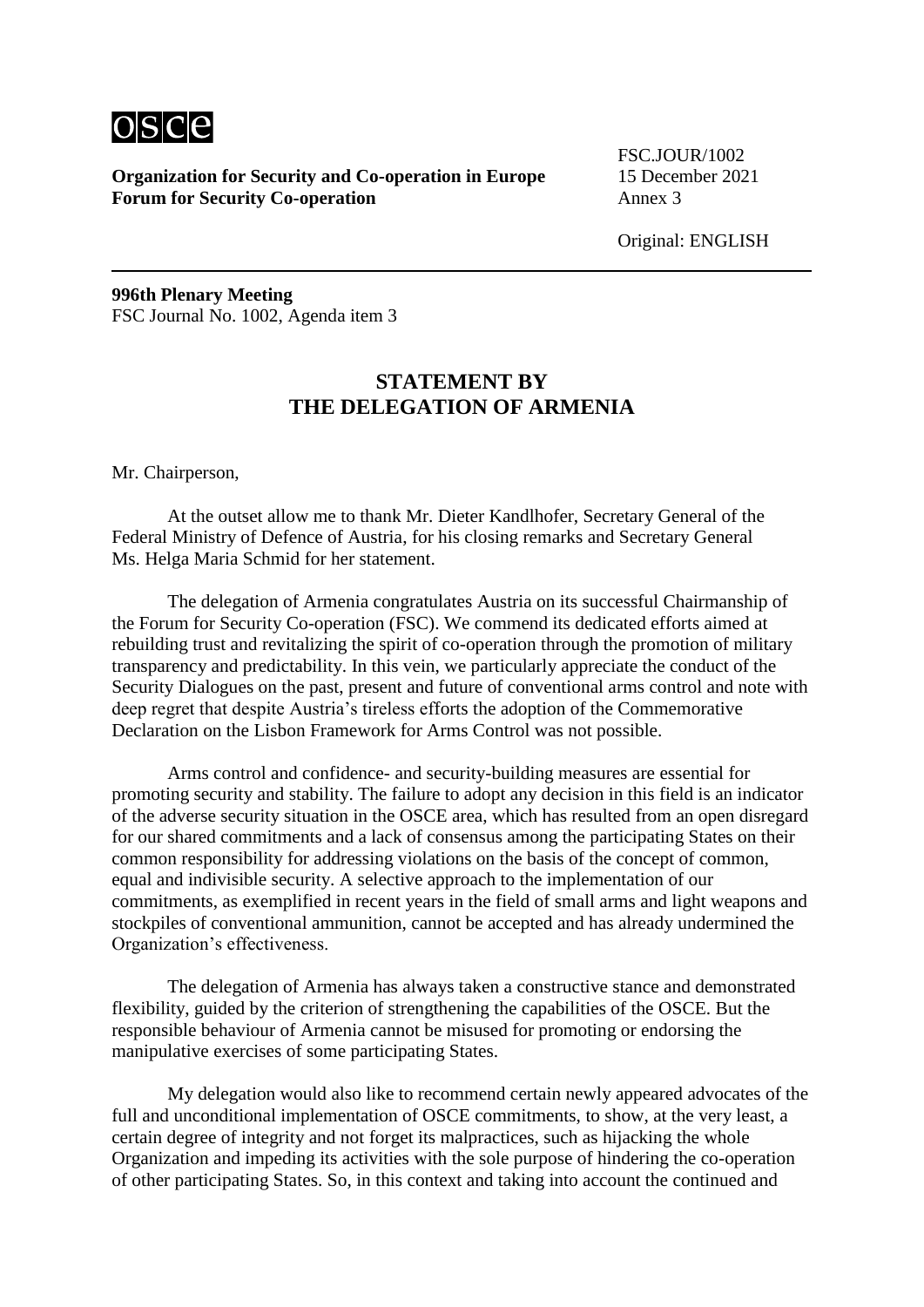persistent violations of its politico-military commitments, one should ask whether that country is capable of leading the Forum for Security Co-operation in the months to come and indeed if it is really in a position to do so. In this respect, the coming year is set to be a major challenge for the FSC and its credibility.

### Mr. Chairperson,

In his opening address Mr. Peter Launsky-Tieffenthal, Secretary General for Foreign Affairs of Austria, underlined the importance of discussing the politico-military aspects of the unresolved conflicts in the OSCE area, including military activities, arms build-up and violations of international law. Regrettably, Austria's Chairmanship has witnessed further provocative and destructive actions aimed at destabilizing the already extremely fragile security situation in the Nagorno-Karabakh conflict zone. On the line of contact with Artsakh and along the borderline with Armenia, the armed forces of Azerbaijan have continued to violate the ceasefire regime and deliberately attack civilians. As the result of these attacks three civilians have been killed. On 16 November, as a continuation of the policy of occupation of Armenian territories which began on 12 May 2021, the armed forces of Azerbaijan, using artillery and armoured vehicles, launched a large-scale attack in the eastern direction of the Armenian border and infiltrated our sovereign territory, bringing about numerous casualties on both sides. As a result of another military provocation undertaken by the armed forces of Azerbaijan on 9 and 10 December, one serviceman of the armed forces of Armenia was fatally wounded and eight others were wounded.

#### Mr. Chairperson,

It is against this background that Austria's Chairmanship has come to an end. We hope that the incoming and forthcoming FSC Chairmanships will be guided by Austria's forthright dedication to contributing to security and stability in the OSCE area, and that we will not encounter new provocations and irresponsible actions in the period to come.

In conclusion, since Armenia is leaving the FSC Troika, I would like to take this opportunity to thank the Swedish OSCE Chairpersonship and the US and Austrian FSC Chairmanships for their excellent co-operation throughout the year, as well as the delegations of participating States and the Secretariat for all the assistance and support provided to our Chairmanship. And of course I would also like to thank our distinguished colleague Ambassador Raunig for his professionalism, dedication and tireless efforts. Finally, we welcome Belarus as the new FSC Troika member and wish it every success.

I kindly ask that this statement be attached to the journal of the day.

Thank you.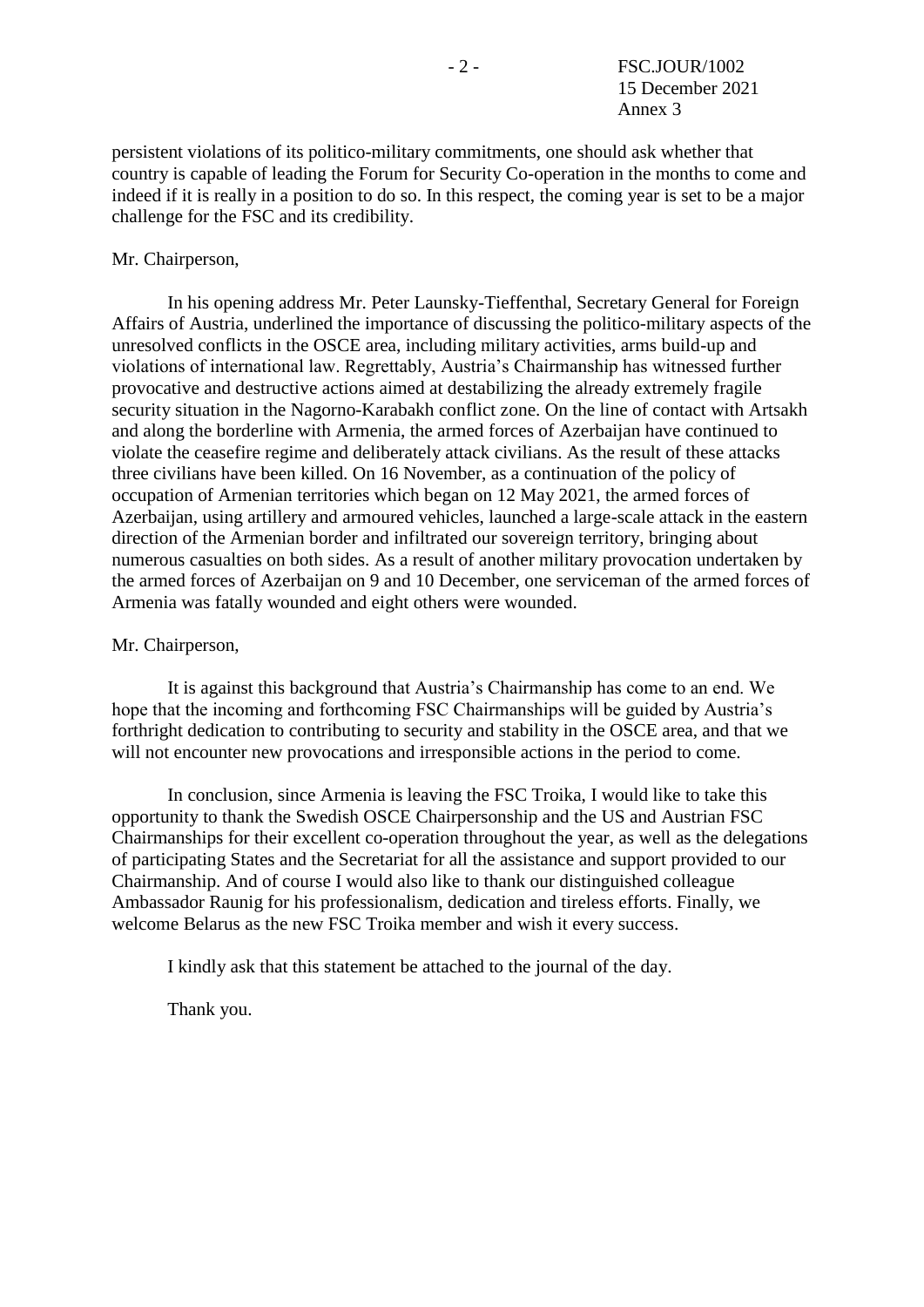

FSC.JOUR/1002

Original: ENGLISH

**996th Plenary Meeting** FSC Journal No. 1002, Agenda item 3

## **STATEMENT BY THE DELEGATION OF THE UNITED STATES OF AMERICA**

Thank you, Mr. Chairperson.

It is a pleasure to welcome Ministry of Defence Secretary General Kandlhofer and Secretary General Schmid to the Forum for Security Co-operation (FSC). The United States would like to join others in warmly congratulating Austria on a successful FSC Chairmanship. Yours was an ambitious agenda beginning with a triumvirate of security dialogues on the past, present, and future of arms control and confidence- and security-building measures, as well as a joint meeting of the FSC and the Permanent Council on the Structured Dialogue in November. By recalling our past accomplishments, you sought to derive lessons for today's challenging security environment and chart the way forward to reinvigorate our OSCE politico-military commitments.

Foremost among those commitments was and is the Vienna Document, which we regret was not reissued at the special session in October, as one participating State again blocked consensus. We now mark a decade since its last reissuance. Yet our deliberations in this Forum continued to underscore the urgent need for substantial modernization of the Vienna Document as the critical step forward for ensuring military transparency, risk reduction and predictability. It remains our primary tool, in short, for de-escalation.

There is no greater challenge for de-escalation of tensions in Europe than the conflict in Ukraine. The Austrian Chairmanship coincided with the latest, concerning Russian military build-up in and around Ukraine, which is the source of this tension. We urge Russia to make full use of the tools at our disposal to de-escalate militarily and engage in a diplomatic resolution of this conflict. Further escalation would come at an incalculable cost with severe consequences.

#### Mr. Chairperson,

We also applaud Austria's leadership on tackling illicit trafficking of small arms and light weapons (SALW) and stockpiles of conventional ammunition (SCA) and are gratified to end this session with the adoption of three updated Best Practice Guides (BPGs) sponsored by the United States and United Kingdom. We would like to acknowledge the work of the Informal Group of Friends co-ordinator and the Conflict Prevention Centre in co-ordinating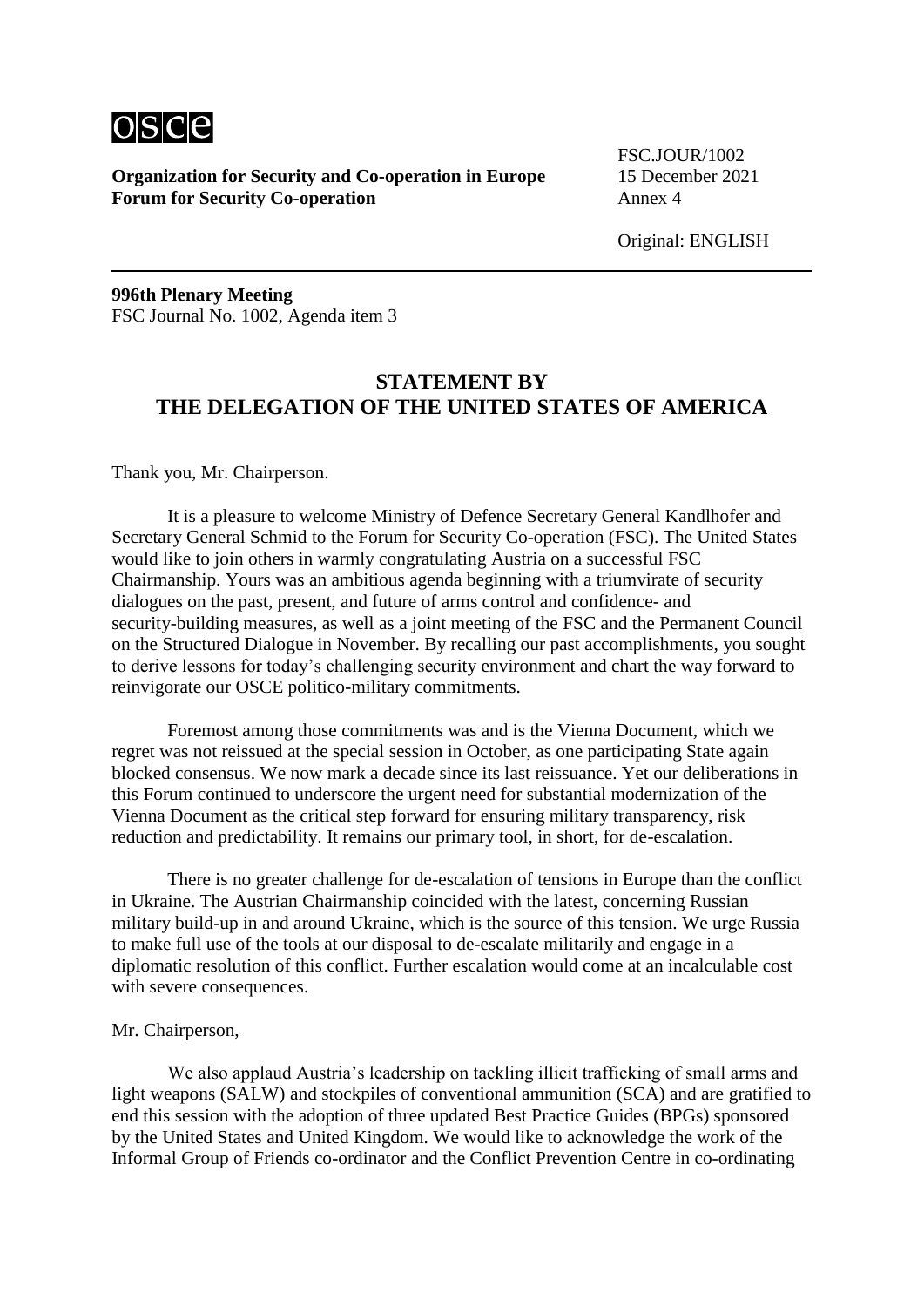the BPG process. Our collaborative work on BPGs should serve as a model for other aspects of the FSC's work.

From start to finish during your Chairmanship, Austria held true to its commitment to mainstream gender in all aspects of the FSC's work. In every security dialogue on every topic, from SALW to the Code of Conduct, you ably demonstrated that the full, equal, and meaningful participation of women is indispensable to the execution of the FSC's mandate and the core work of this Forum.

#### Mr. Chairperson,

We know that you would have preferred to promote our work in these key areas through the adoption of Ministerial Council texts on the Framework for Arms Control, periodic military dialogues, SALW, and women in the armed forces. We also would have preferred to achieve consensus on these important texts, and as we noted last week, your extraordinary team spared no effort in trying. Those efforts advanced our collective agenda despite the lack of consensus, as we saw with the joint statements on Vienna Document modernization, SALW, and women, peace and security.

Austria gets an "A" for its agenda as well as for effort. We sincerely thank you for your commitment to, and stewardship of, this Forum over the last trimester. We look forward to Azerbaijan's Chairmanship in the new year, and we wish Armenia well as it leaves the Troika.

Thank you, Mr. Chairperson. Please attach this statement to the journal of the day.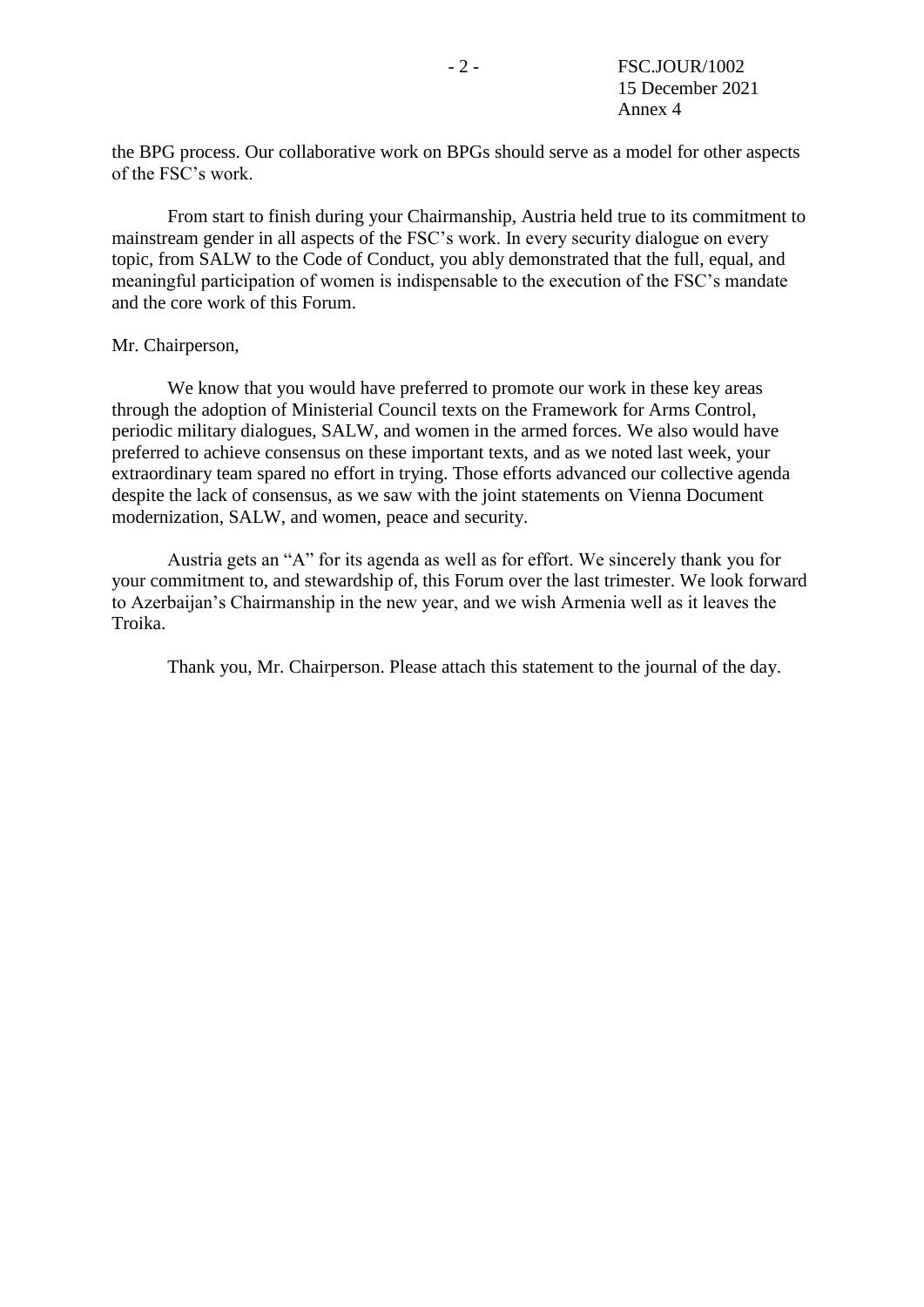

FSC.JOUR/1002

Original: ENGLISH

**996th Plenary Meeting** FSC Journal No. 1002, Agenda item 3

## **STATEMENT BY THE DELEGATION OF TURKEY**

Mr. Chairperson,

Firstly, I would like to thank Mr. Dieter Kandlhofer, Secretary General of the Federal Ministry of Defence of Austria, for his comprehensive closing statement.

I also congratulate Ambassador Raunig and his able team on a successful Forum for Security Co-operation (FSC) Chairmanship.

Despite the difficulties posed by the COVID-19 pandemic, Austria governed the FSC meticulously. Our dialogue was kept alive and vivid.

I also wish to emphasize the role played by the Conflict Prevention Centre and in particular by its FSC Support Section in ensuring the success of FSC Chairmanships through the years.

We also thank the Swedish OSCE Chairmanship for their excellent collaboration.

Mr. Chairperson,

The Austrian Chairmanship designed a balanced and relevant agenda that included both current and prospective issues.

The participating States found ample opportunity for a comprehensive exchange of views throughout the Security Dialogue sessions.

Austria's focus on the ongoing initiatives in the field of small arms and light weapons and stockpiles of conventional ammunition was highly important. In this regard, the demonstration activity was particularly noteworthy.

We also engaged in a broad discussion of the OSCE Framework for Arms Control spread over three consecutive sessions.

The session on military-to-military contacts on doctrines was also fruitful.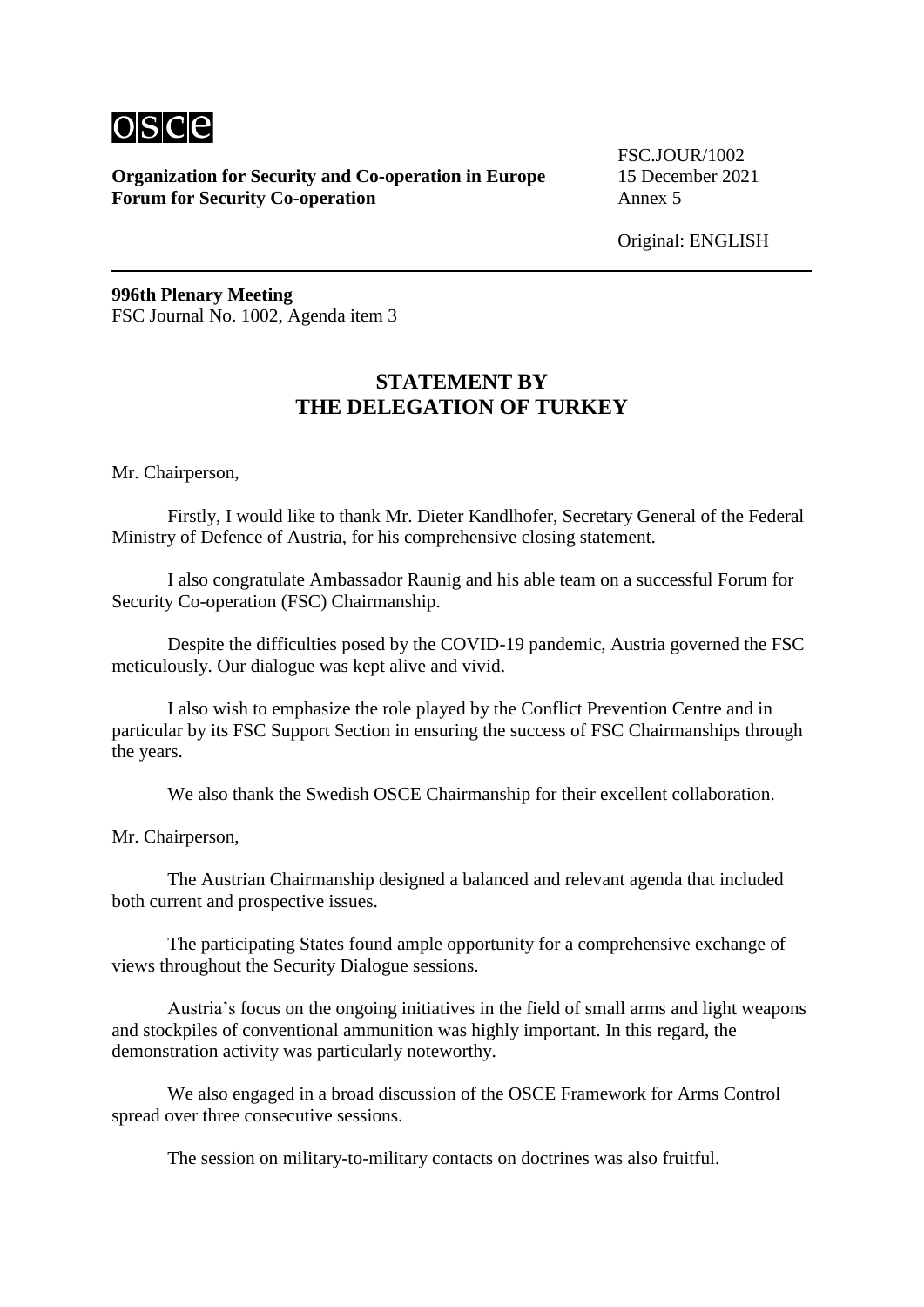We believe that the discussions during these sessions generated important added value on the matters we elaborate in the FSC field.

Turkey, for its part, engaged actively and constructively in all these sessions.

Mr. Chairperson,

On the other hand, we regret that despite all the valuable efforts of the Austrian Chairmanship we did not reach consensus within the FSC on the draft decisions for the Stockholm Ministerial Council.

We have to admit that for two years in succession we have not been able adopt an agreed FSC text for the Ministerial Council. This is a disturbing reality.

As has always been the case in the past, Turkey will continue to actively and constructively contribute to next year's negotiations.

Mr. Chairperson,

We look forward to co-operating with the incoming Azerbaijani Chairmanship.

I wish Ambassador Sadigbayli and his team every success. The delegation of Azerbaijan can count on our full support.

I would also like to welcome Belarus to the FSC Troika.

We thank you once again, Mr. Chairperson, for all your efforts.

I kindly ask that my statement be attached to the journal of the day.

Thank you.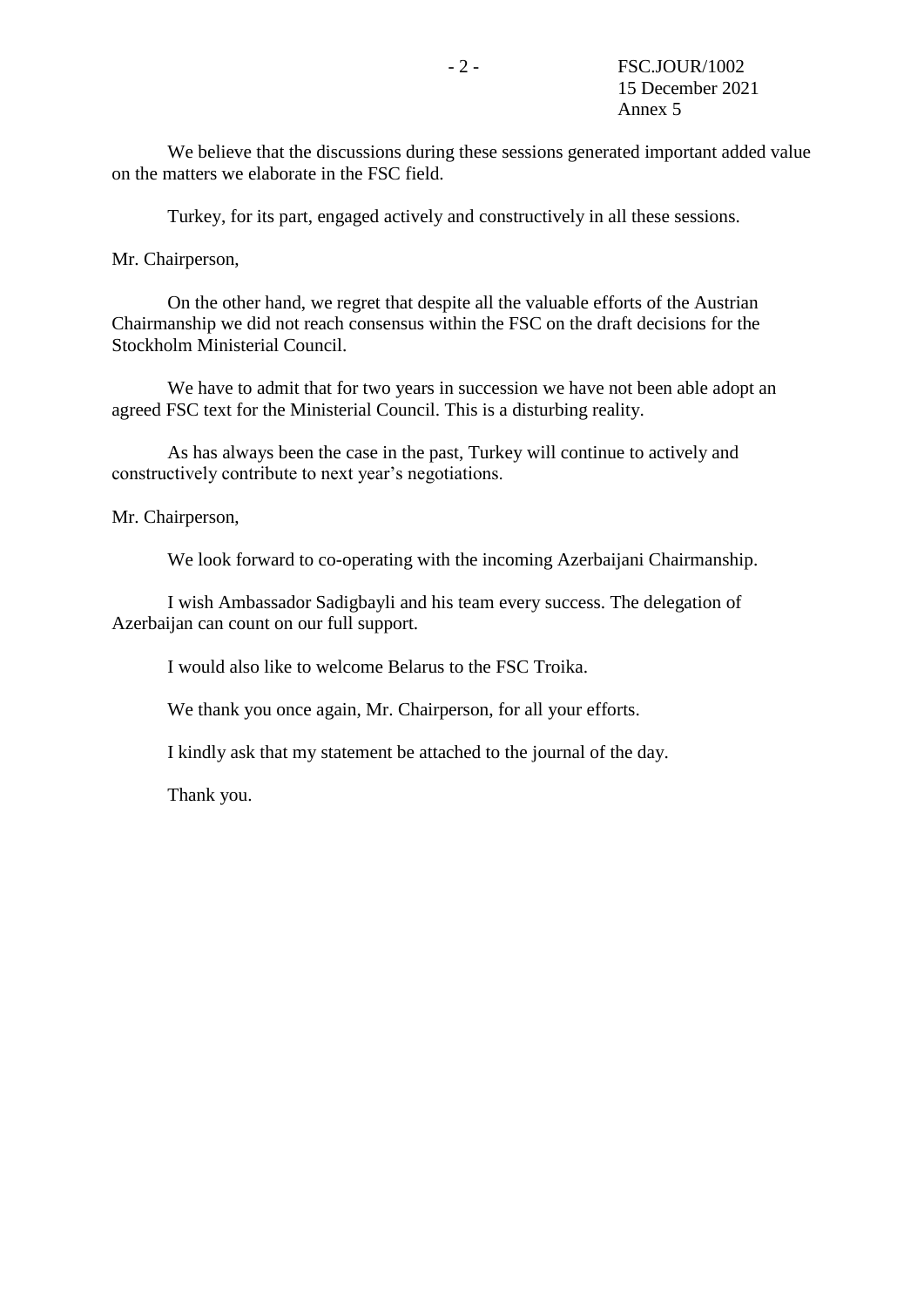

FSC.JOUR/1002

ENGLISH Original: GERMAN

**996th Plenary Meeting** FSC Journal No. 1002, Agenda item 3

## **STATEMENT BY THE DELEGATION OF SWITZERLAND**

Thank you, Mr. Chairperson, dear Florian, Esteemed colleagues,

Switzerland warmly welcomes Mr. Dieter Kandlhofer, Secretary General of the Federal Ministry of Defence, and Ms. Helga Schmid, Secretary General of the OSCE. We thank them both for their valuable observations.

The Austrian Chairmanship of the Forum for Security Co-operation (FSC) and the year 2021 are already drawing to a close. The Swiss delegation would like to express its sincere gratitude to you and your team for the excellent leadership of the FSC in these truly difficult and challenging times.

In the Chairmanship's opening statement, your Secretary-General for Foreign Affairs, Ambassador Peter Launsky-Tieffenthal, reminded us of the high standards to which we should hold ourselves. I quote:

"There is a need once again to make predictability, a solution-based approach and confidence-building the focus of our actions and considerations, as fundamental elements of effective co-operation."

However, it is once again clear after this year's negotiations that the conditions for this are not currently in place. So how can we create these conditions?

Through dialogue.

As our Organization's host State and in your role as the FSC Chairmanship over the past few months, you have, in our view, made a substantial contribution to maintaining this dialogue. This dialogue must continue to be held on the basis of co-operation, transparency and mutual understanding.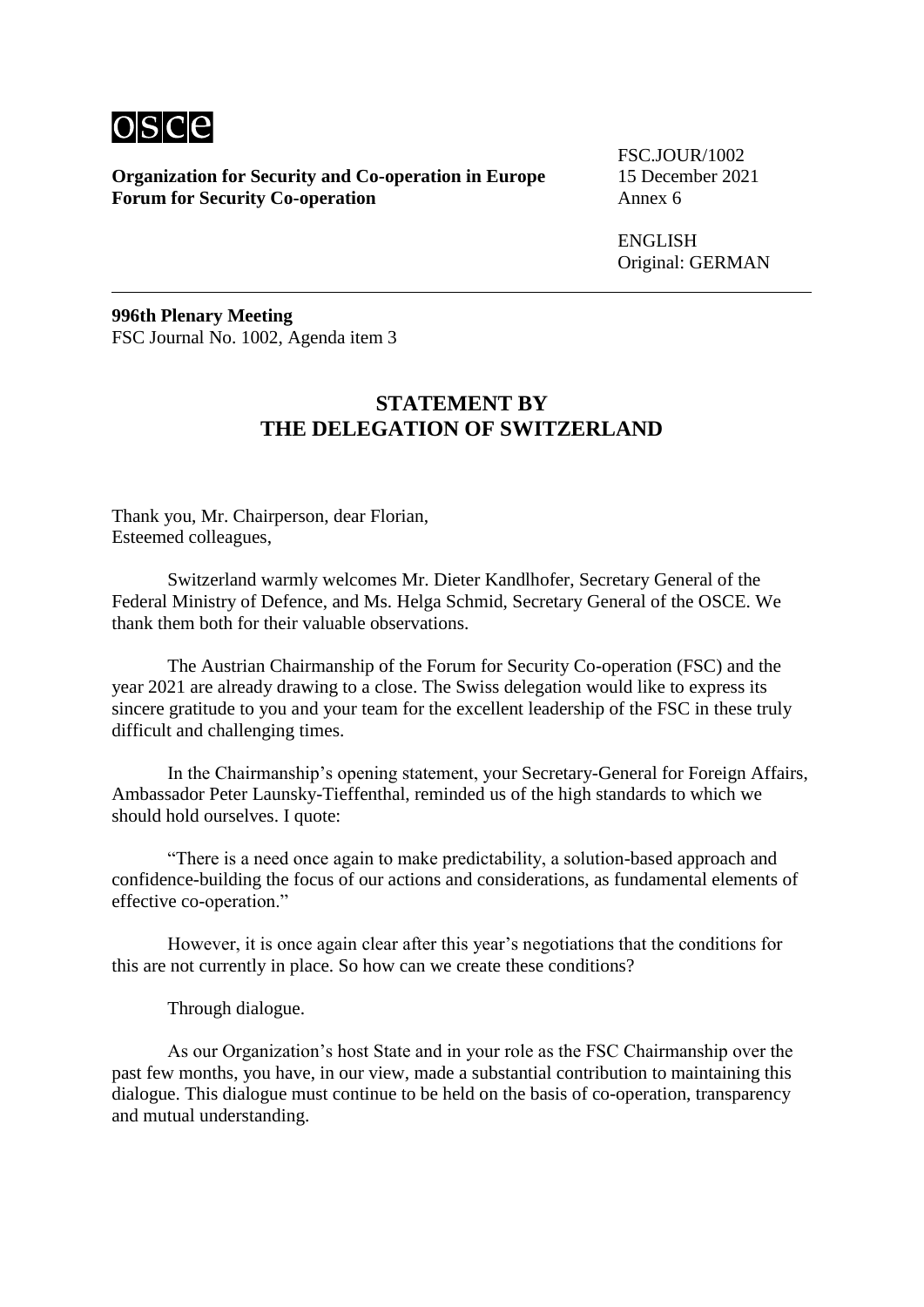In times of insecurity and growing tension between States, it is our task to offer, if not solutions, then at least a space or platform to maintain dialogue and facilitate mediation. It is our belief that Austria has once again lived up to its role as a bridge-builder.

### Mr. Chairperson,

The Security Dialogues organized by the Austrian Chairmanship were intended to focus in particular on the basic building blocks and actual *raison d'être* of the FSC – a welcome decision from our point of view. The three sessions concerning the Framework for Arms Control reminded us of the important role and the unique success story of conventional arms control as regards European security. As is so often the case: "You can't really know where you are going until you know where you have been." In this respect, the interesting side event held on the Kahlenberg and the accompanying publication "Framework of Arms Control" have, in our view, served their purpose by presenting new perspectives, proposing new approaches and stimulating discussions.

Both Switzerland and Austria treat small arms and light weapons, the storage of ammunition stockpiles and the assistance mechanism as priorities. For this reason, we welcome the decision to give these topics a prominent place in the Chairmanship programme.

The discussions on military-to-military contacts on doctrines, with Switzerland participating in the panel, and the negotiation of a decision on this topic have once again highlighted the tensions that currently plague the OSCE area. We regret the failure to reach agreement on a Ministerial Council decision, as Switzerland continues to believe that exchanges between high-ranking armed forces personnel offer tangible added value to intergovernmental dialogue.

Switzerland also welcomes the Chairmanship's decision to include the implementation of the women, peace and security agenda as a cross-cutting principle in all FSC debates. No FSC Chairmanship has ever addressed so systematically the issue of the full, equal and meaningful participation of women. Austria has done pioneering work here, so to speak.

In this context, my delegation would like once again to expressly thank the Swedish OSCE Chairmanship for having organized an informative Code of Conduct seminar in Stockholm at the end of September on the integration of women in the armed forces.

As already noted last week, Switzerland deeply regrets that it was not possible to adopt any of the draft decisions or declarations. All four texts were relevant from a normative as well as an operational point of view. Just as you had wished in your role as FSC Chairmanship, we believe that most participating States contributed actively and constructively. However, the unwillingness of the parties to compromise on a few fundamental issues resulted in failure. Nevertheless, there was a real dialogue and that is an encouraging sign.

#### Mr. Chairperson,

Decisions are made about the future of security and peace in Europe at every level of the political and security structure of our States. Our level, that of the delegations of the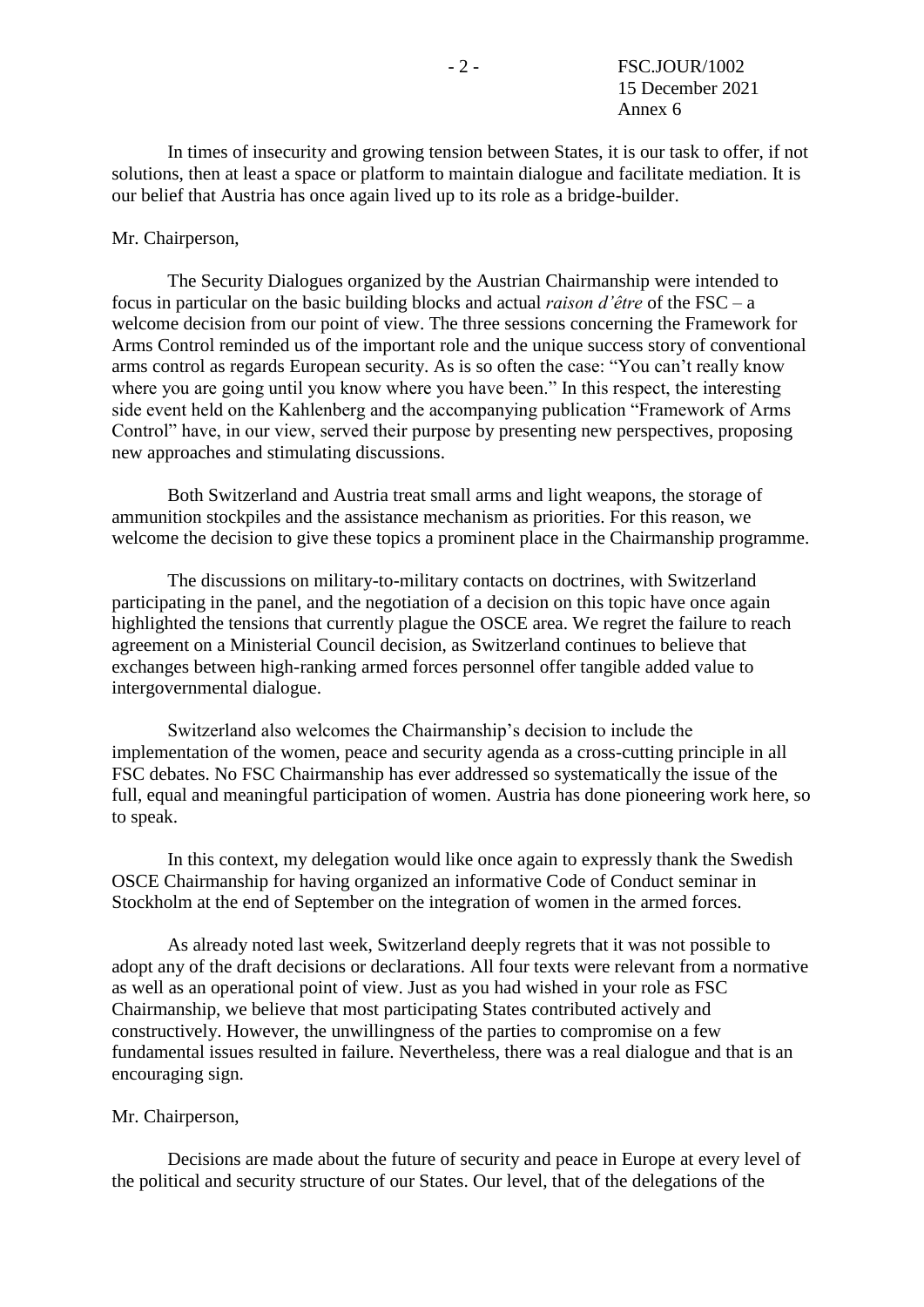57 participating States in Vienna, has an important task in that regard. People can hold different opinions. It is important, however, to have an open exchange of views, to convey an objective and realistic picture of events to our capitals, but also to win our governments over to supporting workable compromise solutions.

The year 2022 is already shaping up to be a challenging period for the FSC and for the future of security and stability in Europe. To this end – as Switzerland also emphasized last year in the same place – we must focus on our common interests, on the basis of our shared commitments and principles.

### Mr. Chairperson,

The dynamism and commitment shown by your FSC Chairmanship team over the past weeks and months have been truly remarkable and should be a source of inspiration for the incoming Chairmanships and for all of us as well.

The Swiss delegation would like to bid farewell to Armenia as it leaves the Troika, and looks forward to working with the incoming 2022 FSC Chairmanships, Azerbaijan, Belarus and Belgium, and with the Polish 2022 OSCE Chairmanship. We assure you all of our utmost support.

Thank you for your attention.

I request that this statement be attached to the FSC journal of the day. Thank you.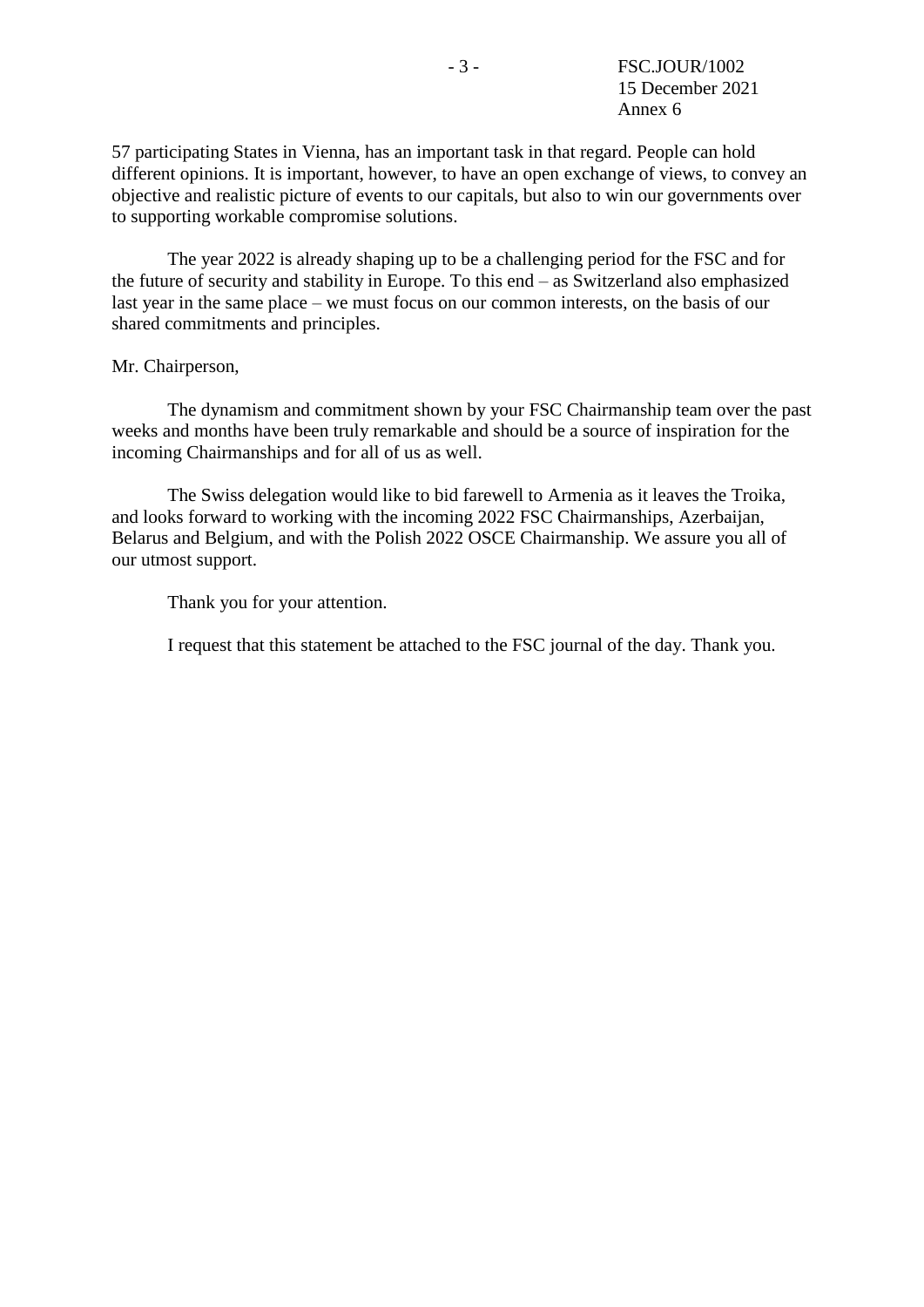

FSC.JOUR/1002

Original: ENGLISH

**996th Plenary Meeting** FSC Journal No. 1002, Agenda item 3

## **STATEMENT BY THE DELEGATION OF CANADA**

Mr. Chairperson,

Canada would like to thank you and your entire team at the Austrian delegation for their efforts during your term as Chairperson of the Forum for Security Co-operation. We genuinely appreciate the value placed on progressing topics that enjoy the support of a large number of participating States and clearly have a prominent place in our work. We regret that reaching consensus was not possible despite the tremendous effort exerted by the Chairmanship's team and a clear willingness to compromise from the majority of participating States. We know that your team made every possible effort to seek common ground and we hope that the progress made this year can be further advanced in the year to come.

Canada remains deeply concerned about Russia's destabilizing and escalatory build-up of troops and equipment along its border with Ukraine and in the temporarily occupied Crimean peninsula. We continue to closely monitor this situation and reiterate the value of our shared OSCE tools in the lowering of tensions, a critical first step in de‑escalation; it is disappointing that Russia still refuses to address the justified concerns of neighbouring States and others in the region through honest engagement with OSCE transparency mechanisms.

Instead, Russia continues to deploy a narrative of increasingly belligerent and ominous rhetoric, to obfuscate and to actively seek to stoke tensions, in a thinly veiled attempt to intimidate its neighbours and reassert a sphere of influence. We will continue every effort to deter Russian aggression and call on Russia to defuse this dangerous situation.

#### Mr. Chairperson,

In this time of heightened tensions, it is ever more apparent that our confidence- and security-building measures toolbox, in particular the Vienna Document, needs to be modernized to ensure it effectively provides the necessary transparency required to reduce risks and de-escalate tensions. We were pleased to see strong support for the joint declaration on the Vienna Document, 46 participating States this year, and believe that depoliticizing this dialogue could be of great value to us all and serve as a key first step in de-escalation of tensions.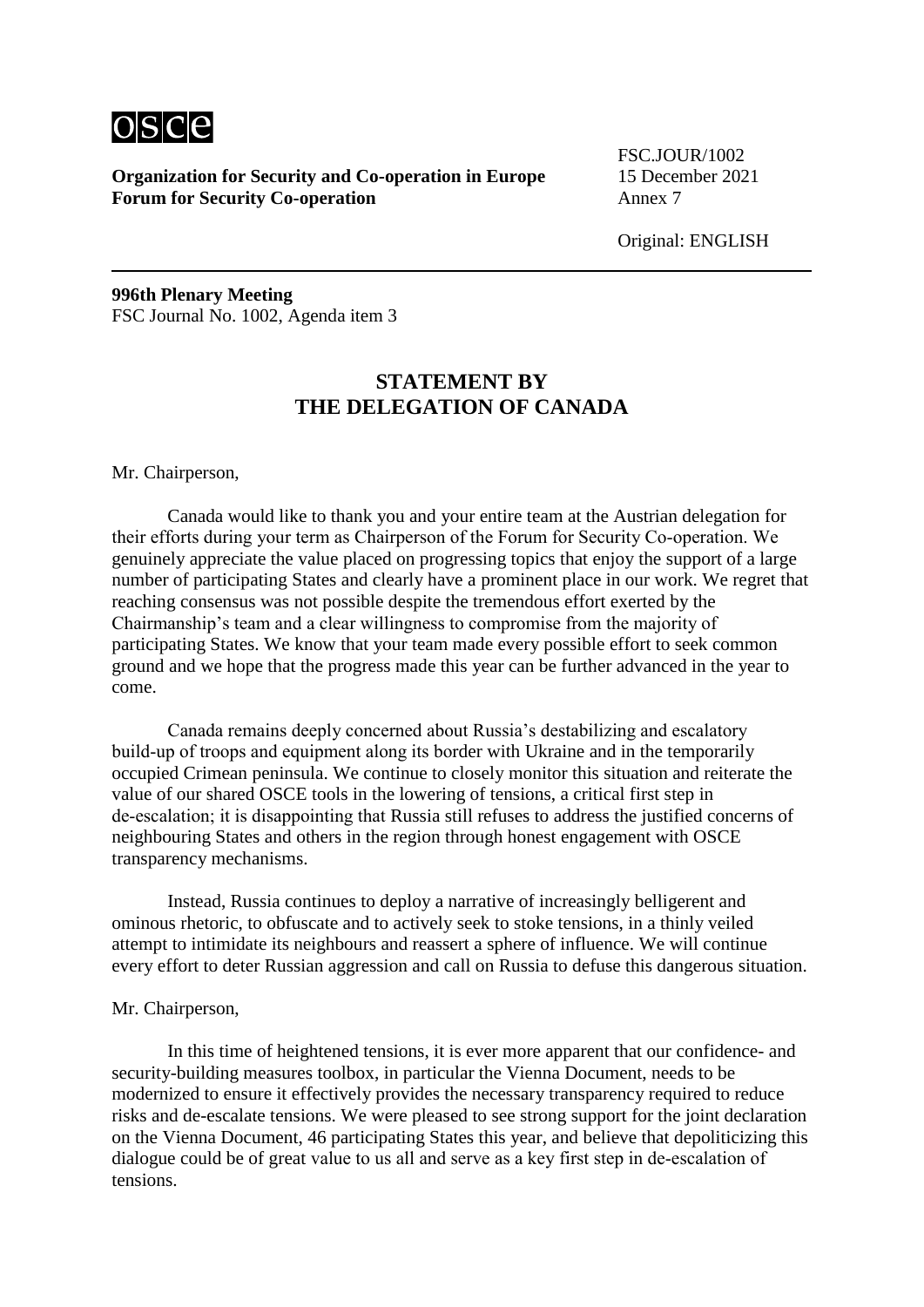Now is not the time for "new arms control" regimes, as stability within the current paradigm remains a prerequisite for any future developments.

#### Mr. Chairperson,

United Nations Security Council resolution 1325 and the women, peace and security agenda are cornerstones of Canada's feminist foreign policy and we greatly appreciated the Austrian Chairmanship's efforts to implement gender mainstreaming throughout the semester. The need for the full, equal and meaningful participation of women, at all levels and in all aspects within peace processes figured prominently in each of the various security dialogues, and this was reflected in the four Forum for Security Co‑operation draft texts. We believe that the appropriate gender elements within the various texts served to enhance the quality of the output and better reflect the reality of the world we live in.

We were proud to be supporters of the strong joint statement on women, peace and security at this year's Ministerial Council, and think that the broad support it has across participating States warrants its continued prominent inclusion in future agendas of the Forum for Security Co-operation.

### Mr. Chairperson,

Canada notes with concern the ongoing restrictions to the Special Monitoring Mission to Ukraine (SMM)'s freedom of movement, in particular in the non-government-controlled area, and continual interference with its technical assets. The SMM requires full and unimpeded access throughout the entirety of the territory of Ukraine, including the temporarily occupied Crimean peninsula. We reiterate our call on the Russian Federation to use the undeniable influence it has over the armed formations it equips, trains and fights alongside to cease their obstruction of SMM patrols and their blatant interference with its technical assets.

We continue to regard the Russian Federation's instigation of armed conflict in Donbas and its ongoing illegal militarization of the temporarily occupied Crimean peninsula and the city of Sevastopol as violations of its Helsinki commitments, international law, and our shared OSCE principles and commitments.

Canada remains unwavering in its support for Ukraine's sovereignty and its territorial integrity, including its navigational rights in its territorial waters and continues to condemn Russia's violation of Ukrainian sovereignty.

In conclusion, let me once again thank the Chairmanship of Austria for their efforts this past semester and take this opportunity to assure the incoming Chairmanship of Azerbaijan that Canada looks forward to the opportunity to be an active, positive and meaningful contributor to the dialogue.

Thank you.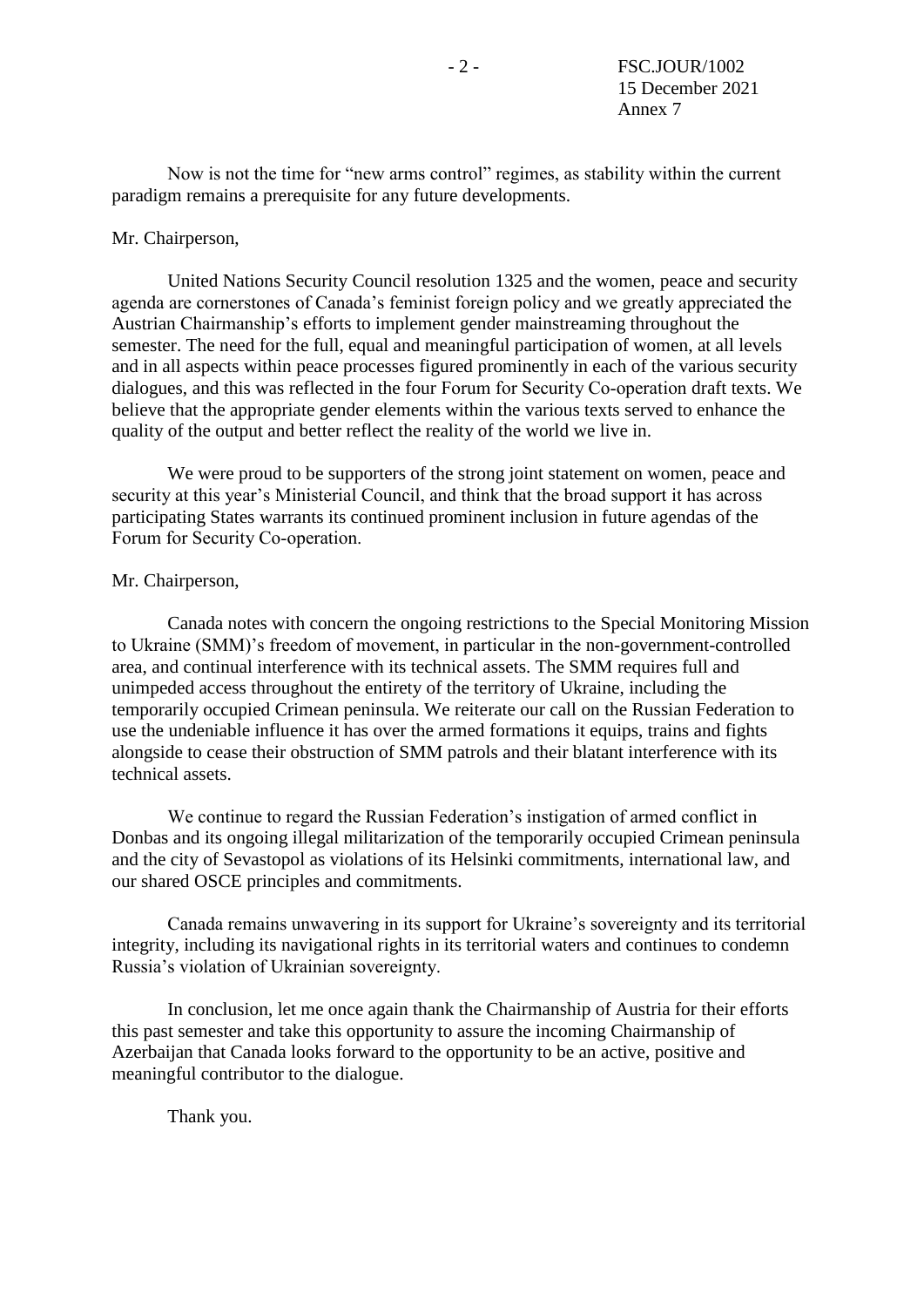

FSC.JOUR/1002

Original: ENGLISH

**996th Plenary Meeting** FSC Journal No. 1002, Agenda item 3

## **STATEMENT BY THE DELEGATION OF THE UNITED KINGDOM**

I would like to begin by thanking you, Mr. Chairperson, and your able team for your stewardship of the Forum for Security Co-operation (FSC) this trimester. In addition to the usual rigours of chairing the FSC through the Ministerial Council, you have also had to navigate the additional challenges posed by COVID-19.

The United Kingdom welcomes the fact that you made the Framework for Arms Control, military-to-military contacts and small arms and light weapons and stockpiles of conventional ammunition the main themes of your FSC Chairmanship this trimester, including by presenting texts on all three for the Stockholm Ministerial Council. We also welcome your commitment to mainstreaming gender throughout the work of the FSC, and for working with the Swedish Chairmanship to table a text intended to promote the full, equal and meaningful participation of women in the armed forces. At last week's FSC, we joined you and many other participating States in expressing both our disappointment that it was not possible to reach consensus on any of these four issues, and our hope that it would be possible to build on your work to make meaningful progress against all those agendas next year. I echo the United States of America's hope that the three best practice guides on small arms and light weapons and stockpiles of conventional ammunition will be adopted later today.

Mr. Chairperson, enhancing security in the OSCE area begins with the restoration of respect for the fundamental principles enshrined in the Helsinki Final Act and Paris Charter, and full implementation, in letter and spirit, of our existing politico-military instruments. And it continues with ensuring those instruments are fit for current purpose. Modernization of the Vienna Document, an urgent priority acknowledged by 46 participating States at the Stockholm Ministerial Council, could help to increase reciprocal military transparency, and reduce military risk to the benefit of all participating States. As we have said many times, we do not need to reinvent the wheel. Rather we need political will from all participating States to make best use of OSCE platforms, particularly the FSC, and the instruments we already have at our disposal.

Russia's blatant violation of OSCE principles and commitments, through its ongoing aggression against Ukraine, and its illegal annexation of Crimea, has rightly remained at the forefront of our discussions at the FSC this trimester.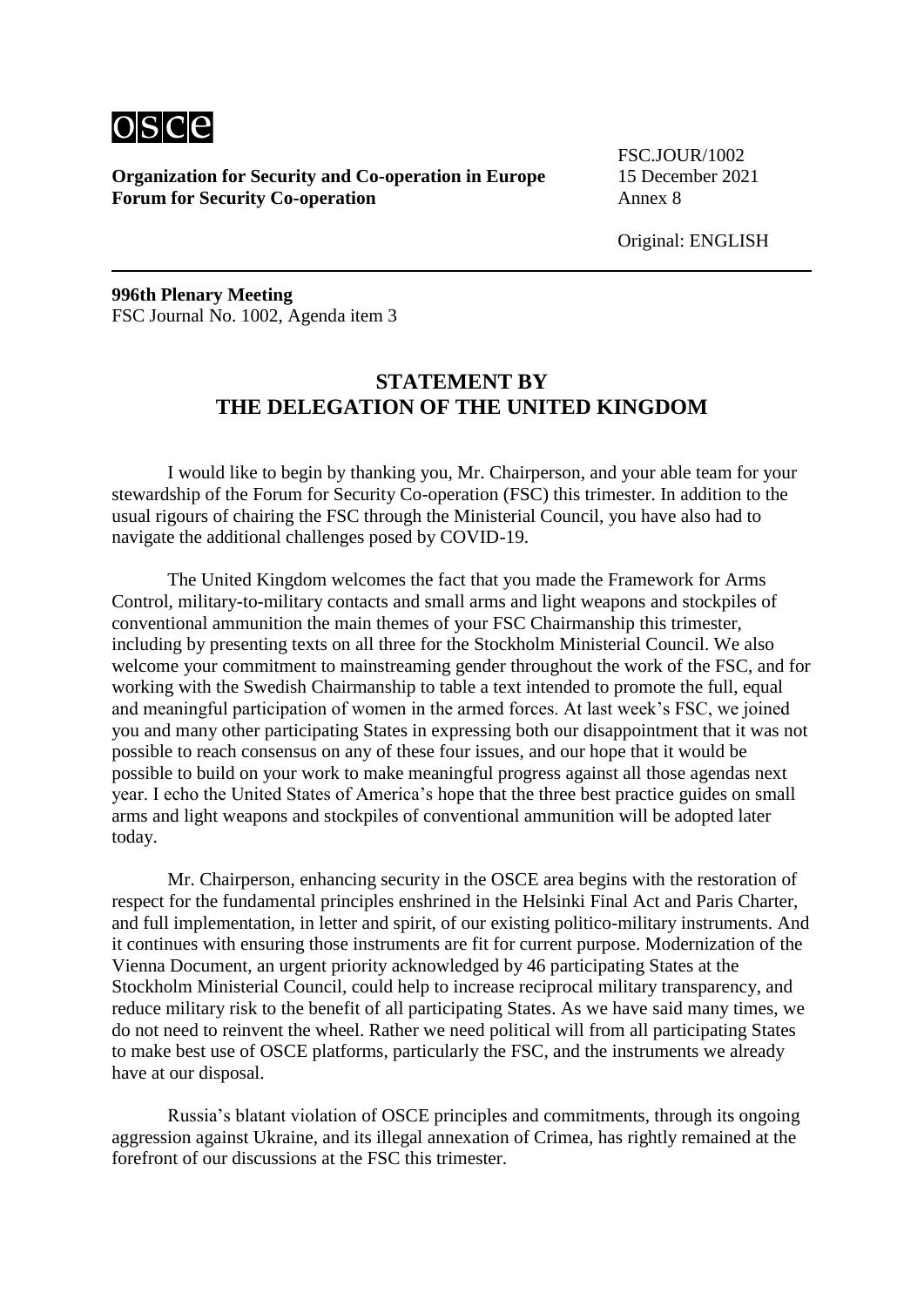The United Kingdom remains increasingly concerned at Russia's pattern of military build-ups on Ukraine's border and in illegally annexed Crimea. Russian military activity near Ukraine heightens tensions, with implications for the security of the Euro-Atlantic area. These tensions and the lack of transparency from Russia to date have raised the risk of miscalculation.

This situation demonstrates the vital importance of safe, secure and unimpeded access for the Special Monitoring Mission to Ukraine (SMM) so that it can provide its impartial, facts-based reporting in accordance with its mandate. We therefore repeat our call on Russia to use its influence over the armed formations it backs to bring an end to the systematic restrictions on SMM patrols and technical assets in areas held by those armed formations.

Mr. Chairperson, we continue to fully support Ukraine's sovereignty and territorial integrity. Russia's lack of transparency over its military build-up heightens tensions in the region and degrades trust. This threatening behaviour is unacceptable. And the United Kingdom is closely monitoring events on the ground with our partners and Allies. We are very clear: any action by Russia, including military incursion, to undermine freedom and democracy in Ukraine, would be a strategic mistake, incur high cost and have catastrophic consequences. It is critical that we avoid miscalculation. We urge Russia again to use the OSCE processes and mechanisms available to provide the necessary transparency over its activities and to de-escalate the situation immediately.

Mr. Chairperson, this past year has demonstrated that the work of the FSC remains relevant and important. The United Kingdom looks forward to working with the incoming Azerbaijani Chairmanship of the FSC in the first trimester of 2022.

I would like to end by thanking Austria again for its Chairmanship of the Forum for Security Co-operation this trimester.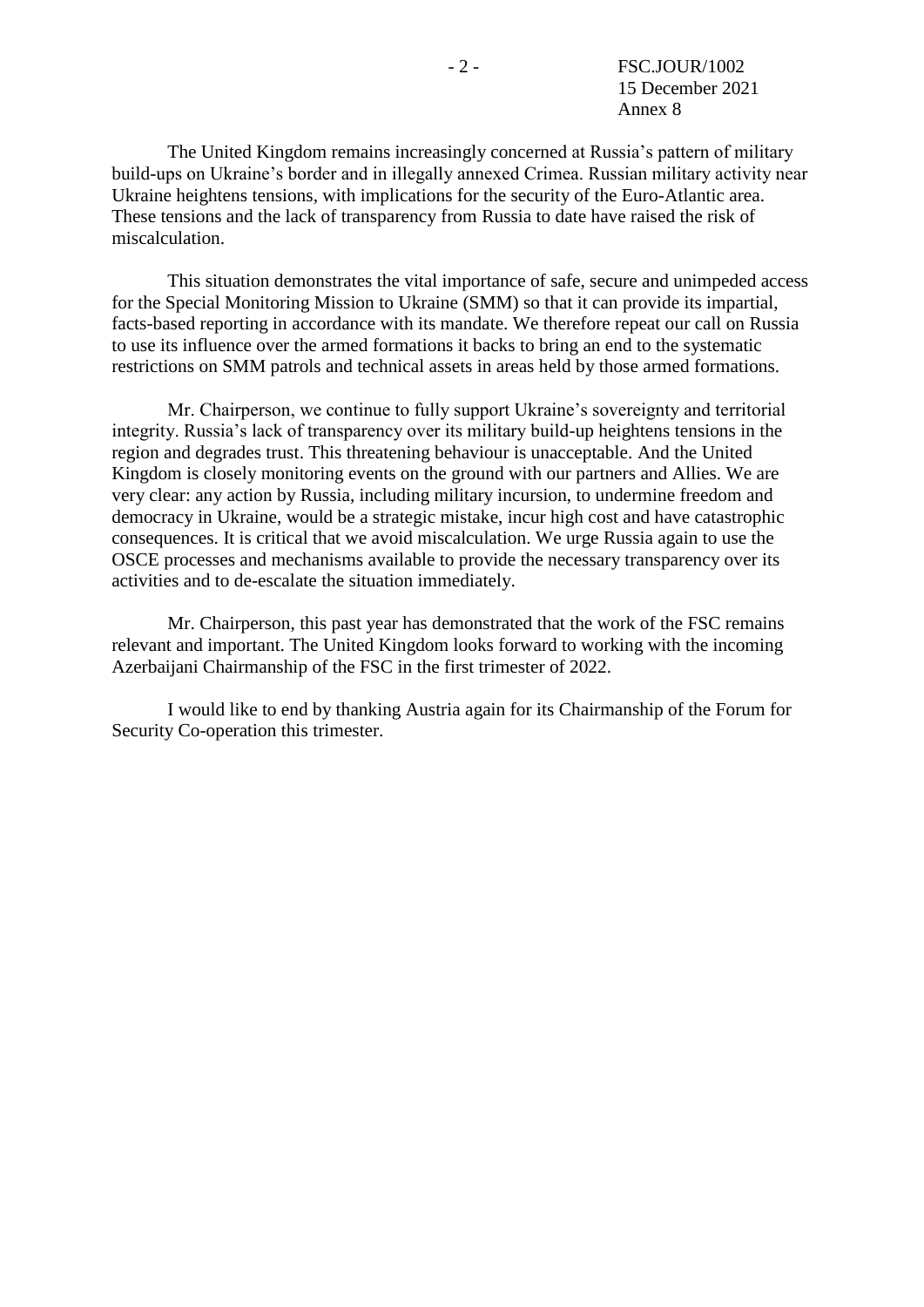

FSC.JOUR/1002

ENGLISH Original: RUSSIAN

**996th Plenary Meeting** FSC Journal No. 1002, Agenda item 3

## **STATEMENT BY THE DELEGATION OF THE RUSSIAN FEDERATION**

Mr. Chairperson, Ambassador Raunig,

Allow us, too, to warmly congratulate the delegation of Austria on the successful conclusion of its Chairmanship of the OSCE Forum for Security Co-operation (FSC). We welcome His Excellency Mr. Dieter Kandlhofer, Secretary General of the Federal Ministry of Defence of Austria, and Her Excellency Ms. Helga Schmid, Secretary General of the OSCE, and thank them for their comprehensive summaries of the latest round of negotiations at the FSC.

The tenure of the Austrian Chairmanship coincided with an extremely difficult period in the FSC's history. There are increasingly clear signs of a weakening of the conceptual foundations of pan-European security. The proclaimed principles regarding its indivisibility and interdependence, and likewise the principle of refraining from strengthening one's own security to the detriment of other States' interests, are not being duly reflected in political practice. An escalation of disagreements is taking place, not least as a result of attempts to use the Forum to advance the narrow interests of individual States and associations of States. The situation in Europe is highly complex and associated with heightened risks of destabilization.

In these circumstances a frank conversation on the politico-military aspects of security acquires particular significance and relevance. In line with that approach, our Austrian colleagues focused the work of our autonomous decision-making body on the topics of conventional arms control, the prevention of illicit trafficking in small arms and light weapons (SALW) and stockpiles of conventional ammunition (SCA), and the development of military contacts in the OSCE area. We note the high level of organization of the Meeting to Review the Implementation of OSCE Assistance Projects in the Field of SALW and SCA, and likewise of the event for researchers and practitioners that was devoted to the Lisbon Framework for Arms Control. We regret that insurmountable differences among the participating States have prevented, for the second year in a row, consensus from being reached on the draft politico-military documents for the OSCE Ministerial Council meeting. We greatly appreciate and pay tribute to the efforts of the Austrian Chairmanship team, which deployed all resources to work out compromise wording.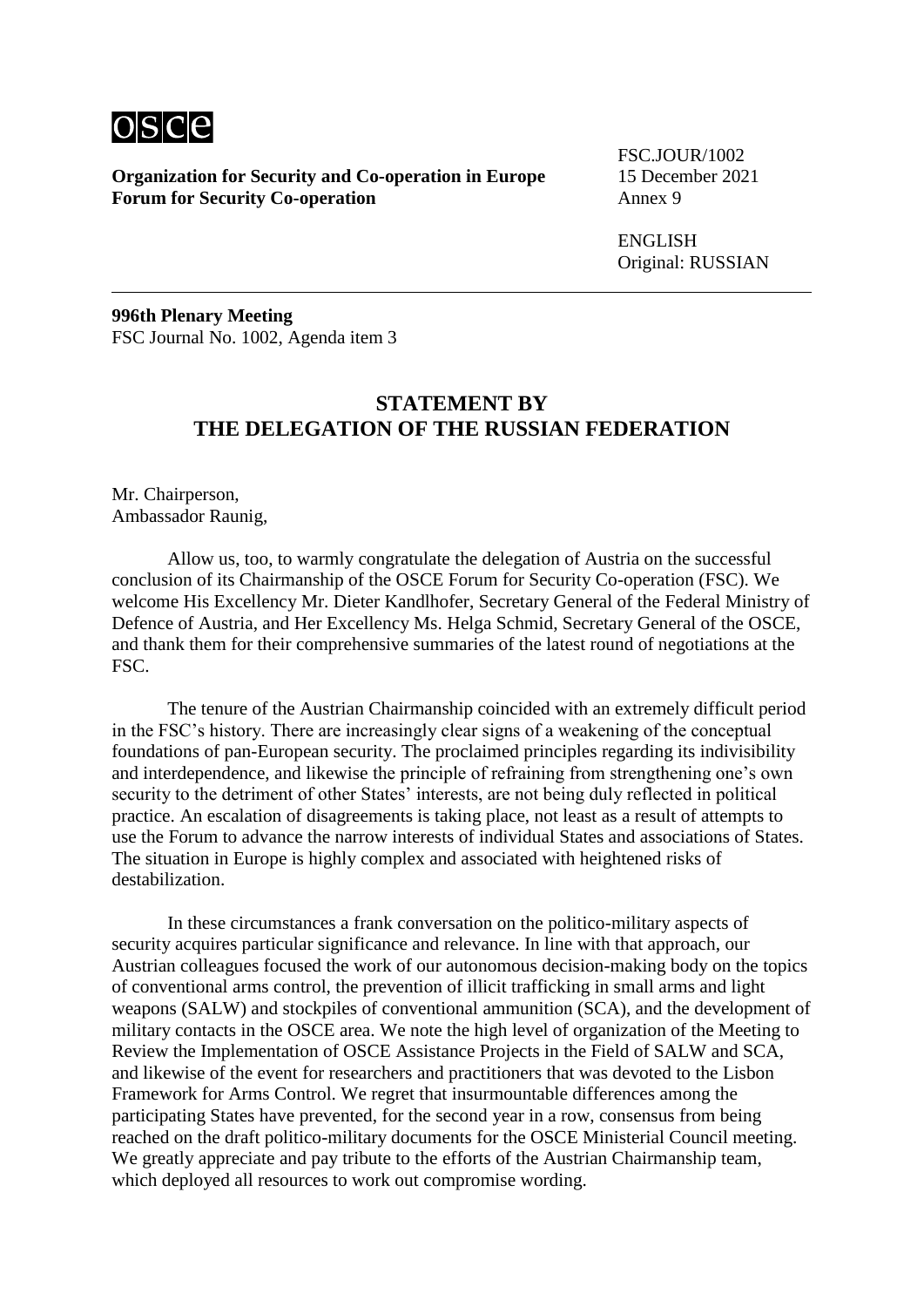Mr. Chairperson,

It would be no exaggeration to say that the state of affairs at the FSC in many ways mirrors the worrying situation with regard to European security. For decades, the NATO countries have been ignoring fundamental concerns and objections of the Russian Federation and refusing to acknowledge that our country has its own legitimate interests on the international stage, and that it is interested in finding a sound balance, rather than joining the ranks, so to speak, of its Western counterparts.

Stopping NATO from moving closer to the Russian Federation's borders was one of the commitments undertaken by the Alliance in the 1990s. In the intervening period, we have already become accustomed to the way in which the NATO partners, having signed up to many documents, including the NATO‑Russia Founding Act of 1997 and the Charter for European Security of 1999, proceeded to systematically ignore them. And when we proposed that the OSCE cornerstone principle of the indivisibility of security be reaffirmed, they avoided responding. That is what happened in 2009, when we put forward a draft treaty on European security.

It is also worth recalling that the North Atlantic Alliance has for years been refusing to consider our initiatives for de-escalation and the reduction of military risks in Europe. For example, at a meeting of the NATO-Russia Council in July 2016, representatives of the Russian Ministry of Defence proposed a number of steps aimed at building trust and enhancing aviation safety in the Baltic. In September 2017, the Chief of the General Staff of the Armed Forces of the Russian Federation, Valery Gerasimov, forwarded to the Chairman of the NATO Military Committee, Petr Pavel, some measures for resuming co-operation with the Alliance in the military sphere. At a meeting of the NATO-Russia Council in May 2018, specific proposals were submitted by the Russian Ministry of Defence for the de-escalation of military tensions. In July 2019, we put forward additional measures in this field. In May 2020, in view of the COVID-19 pandemic, Russia presented a proposal on observing military restraint.

Despite all the efforts undertaken, we have yet to see any response from the NATO countries signalling their willingness to co-operate. This lack of a response invites an obvious conclusion, namely that they have malicious plans vis-à-vis the Russian Federation.

The politico-military practice of the Western countries confirms that they are seeking to destabilize the situation in Russian border areas. Every year, around forty major NATO military exercises are conducted in the immediate vicinity of our borders. After the conclusion of the large-scale "Defender Europe 2021" exercise, in which non-NATO countries were also involved, significant contingents of troops were restationed on the "eastern flank". The exercise has been completed, yet part of the United States equipment has to this day not been withdrawn from Europe.

We are carefully monitoring the constant movement of NATO infrastructure and various types of weapons ever closer to Russia's borders. For us it is evident that the bloc's policy of "swallowing" Ukraine and Georgia will lead to systems of strike missiles with a very short flight time to Central Russia turning up there. This irresponsible behaviour is posing unacceptable threats to our country's national security and stoking significant military risks for all parties.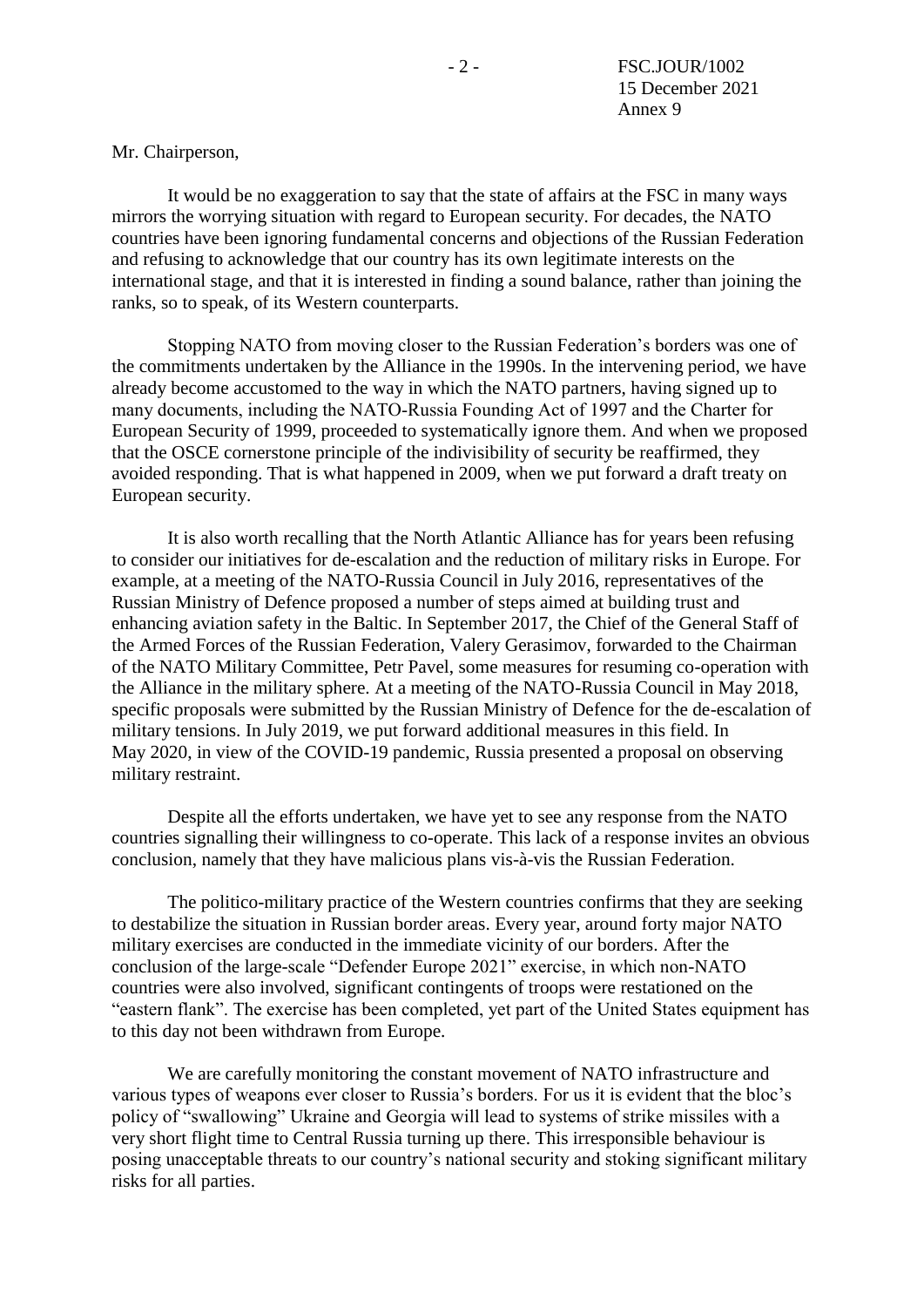The ongoing military support for Ukraine – including arms deliveries, the deployment of instructors, joint military manoeuvres with NATO countries and the establishment of a European Union military training mission – not only does not facilitate a peaceful settlement of the conflict but is also inciting the Ukrainian Government to try to resolve it by force. That is categorically unacceptable and contradicts the Minsk agreements, which are the sole possible legal framework for an internal Ukrainian settlement.

To verify the extent to which our Western colleagues are prepared to establish normal relations with Russia, specific actions are required. As President Putin stated, we shall be insisting on the development of substantive legal guarantees – based on the principle of equal and indivisible security – that rule out NATO's further eastward expansion and the deployment on Russia's western borders of weapon systems that pose a threat to us. We also insist on receiving a specific response from the Alliance to the proposals put forward by us for de-escalating the situation in Europe, including moving the areas of operational exercises away from the Russia-NATO line of contact, resuming regular military contacts, and agreeing on a minimum approach distance between warships and combat aircraft so as to prevent dangerous incidents in the Baltic Sea and Black Sea.

As in the human community, so it is the case that in inter-State relations the freedom of one ends where it encroaches on the freedom of another. We will not put up with attempts to "test" our security. We advocate the setting out of well-defined boundaries of responsible behaviour and clear rules of play. If the United States of America and NATO do not react to Russia's demand for security guarantees, our response will not be long in coming. We do not rule out a new spiral of confrontation in Europe.

### Mr. Chairperson,

The time has come to attend to the truly important issues of European security. Resolving them will make it possible to pave the way towards modernization of the Vienna Document 2011, as our Western partners insistently call for (we hope that they realize that, in the present circumstances, there is no place for discussions on "gender" or climate at the FSC). The Structured Dialogue on challenges to security launched at the Ministerial Council meeting in Hamburg in 2016 can also contribute to creating the necessary conditions for the normalization of the politico-military situation in the Euro-Atlantic area.

In closing, allow me once again to express my sincere gratitude to all members of the Austrian Chairmanship team for their professionalism and diplomatic expertise and for their efforts to return our negotiating platform to its relevant politico-military origins.

We warmly welcome Azerbaijan as the next Chairmanship of the Forum and wish it great success in this highly responsible function.

We are most grateful to Armenia, which is leaving the Troika, and welcome Belarus as the new member of the Troika.

Thank you, Mr. Chairperson. I request that this statement be attached to the journal of the day.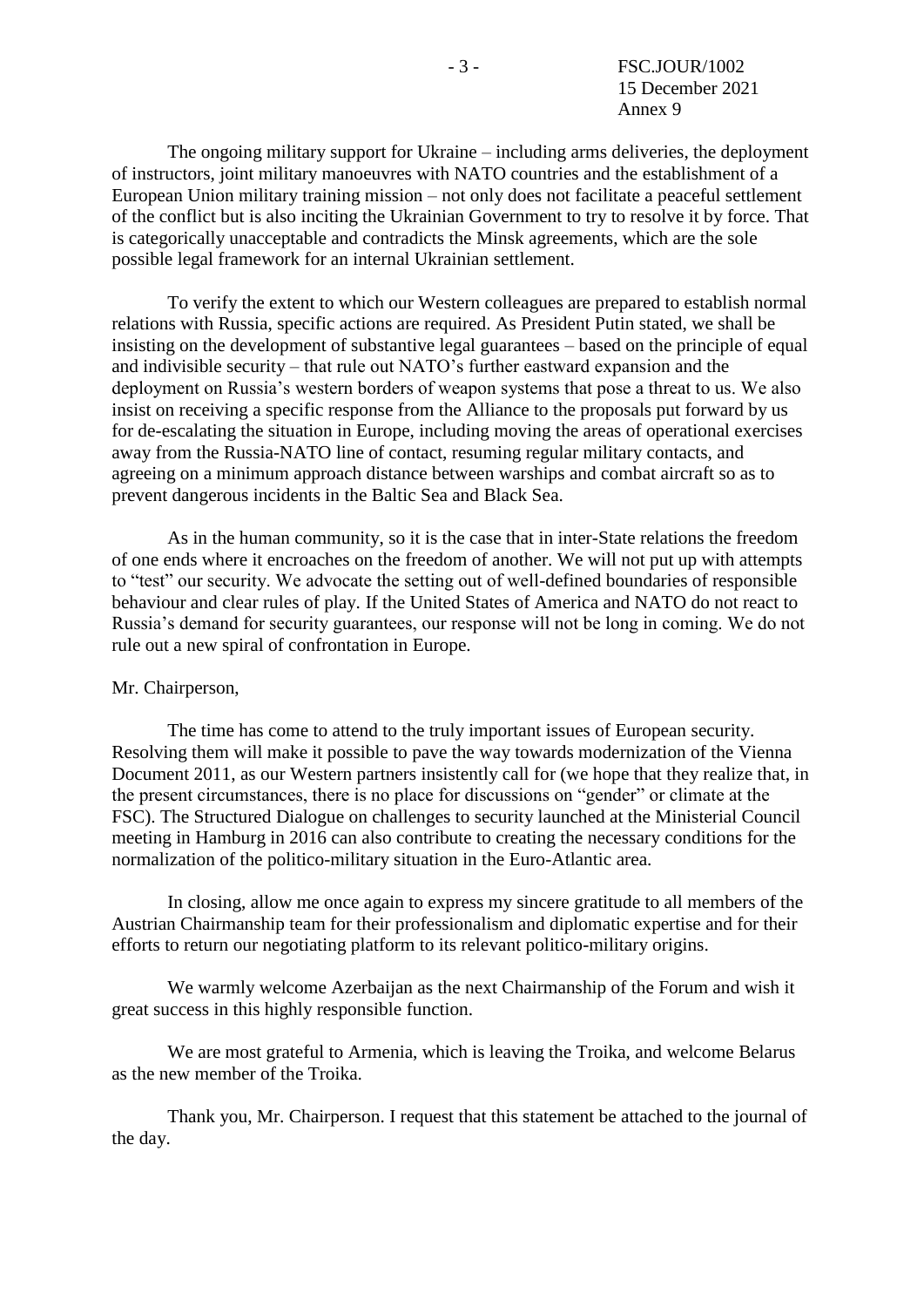

FSC.JOUR/1002

Original: ENGLISH

**996th Plenary Meeting** FSC Journal No. 1002, Agenda item 6

# **STATEMENT BY THE CHAIRPERSON OF THE INFORMAL GROUP OF FRIENDS ON SMALL ARMS AND LIGHT WEAPONS AND STOCKPILES OF CONVENTIONAL AMMUNITION (LATVIA)**

Thank you, Mr. Chairperson. Dear colleagues,

In my capacity as Chairperson of the Informal Group of Friends (IGoF) on Small Arms and Light Weapons (SALW) and Stockpiles of Conventional Ammunition (SCA), I should like to express my greatest pleasure at the adoption of the decisions on the three updated best practice guides (BPGs), namely:

– BPG on National Procedures for Management, Security and Destruction of Man-Portable Air Defence Systems (MANPADS);

– BPG on Procedures for Management of Stockpiles of Conventional Ammunition;

– BPG on National Procedures for Stockpile Management and Security of Small Arms and Light Weapons.

I would like to thank all the participating States who were involved in and supported the updating of these BPGs. First of all, I would like to commend the United States of America and the United Kingdom for their leading role, and Germany, the Russian Federation, Spain, Switzerland for contributing with expertise. The OSCE field offices in Dushanbe, Skopje, Serbia, and Bosnia and Herzegovina also contributed to this process by providing input and recommendations based on experiences and lessons learned from practical implementation of OSCE assistance projects.

With regard to the importance of these and other BPGs, I as Chairperson of the IGoF on SALW and SCA would like to reiterate that the BPGs on SALW and conventional ammunition, although not binding in nature, are endorsed and generally accepted by all 57 OSCE participating States and provide a common understanding of the relevant approaches, procedures and terminology. They are not intended to be prescriptive or to provide a "one size fits all" solution. Rather, they aim to present flexible and effective measures that can be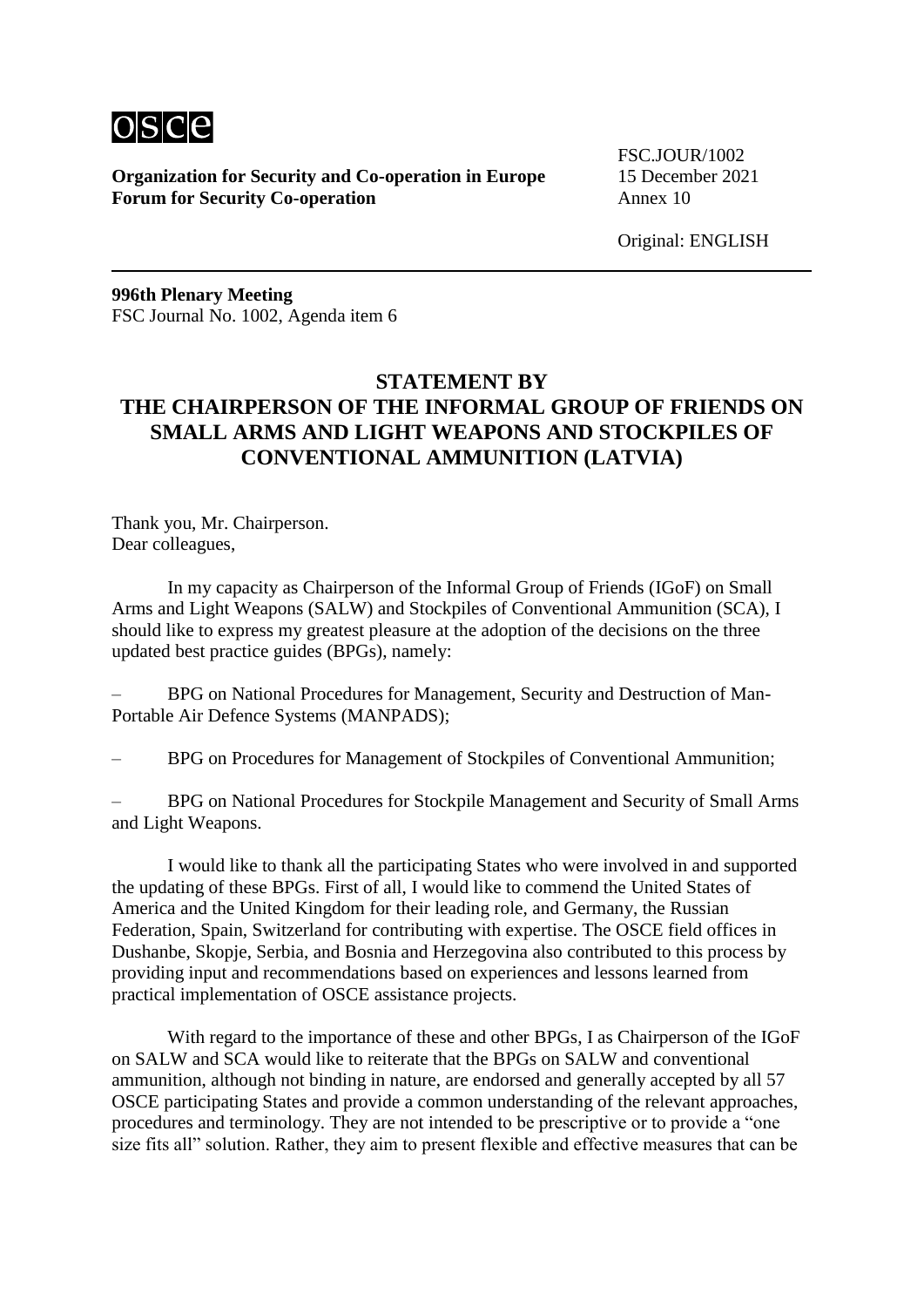tailored to the unique circumstances of each project in the implementation of the OSCE Documents on SALW and SCA.

I invite the OSCE participating States and the Partners for Co-operation to use the BPGs as a source of guidance for national policymaking.

### Dear colleagues,

This year the Forum for Security Co-operation has adopted four updates of OSCE best practice guides on SALW and conventional ammunition. I am very pleased to note that work on updating the OSCE BPGs on SALW and conventional ammunition continues apace. In total, the updates of five out of the seventeen BPGs have been adopted, and an additional four BPGs are in various stages of the review process. At the most recent meeting of the IGoF on SALW and SCA on 9 December 2021, the participating States expressed their willingness to take a lead in reviewing the remaining BPGs. In addition to the updating of the OSCE BPGs on SALW and conventional ammunition, participating States are also engaged in the development of the new OSCE BPGs and initiatives such as the reference guide on combating illicit trafficking of SALW and conventional ammunition in the OSCE area, which is aimed at facilitating the implementation and further operationalization of the OSCE Documents on SALW and SCA. I wish to commend the work of the participating States actively involved in the update process for the existing OSCE BPGs on SALW and conventional ammunition or in developing the new ones, and invite others to join in these efforts.

I look very much forward to another fruitful year in the SALW and SCA normative area.

Thank you for your attention. I kindly ask that this statement be attached to the journal of the day.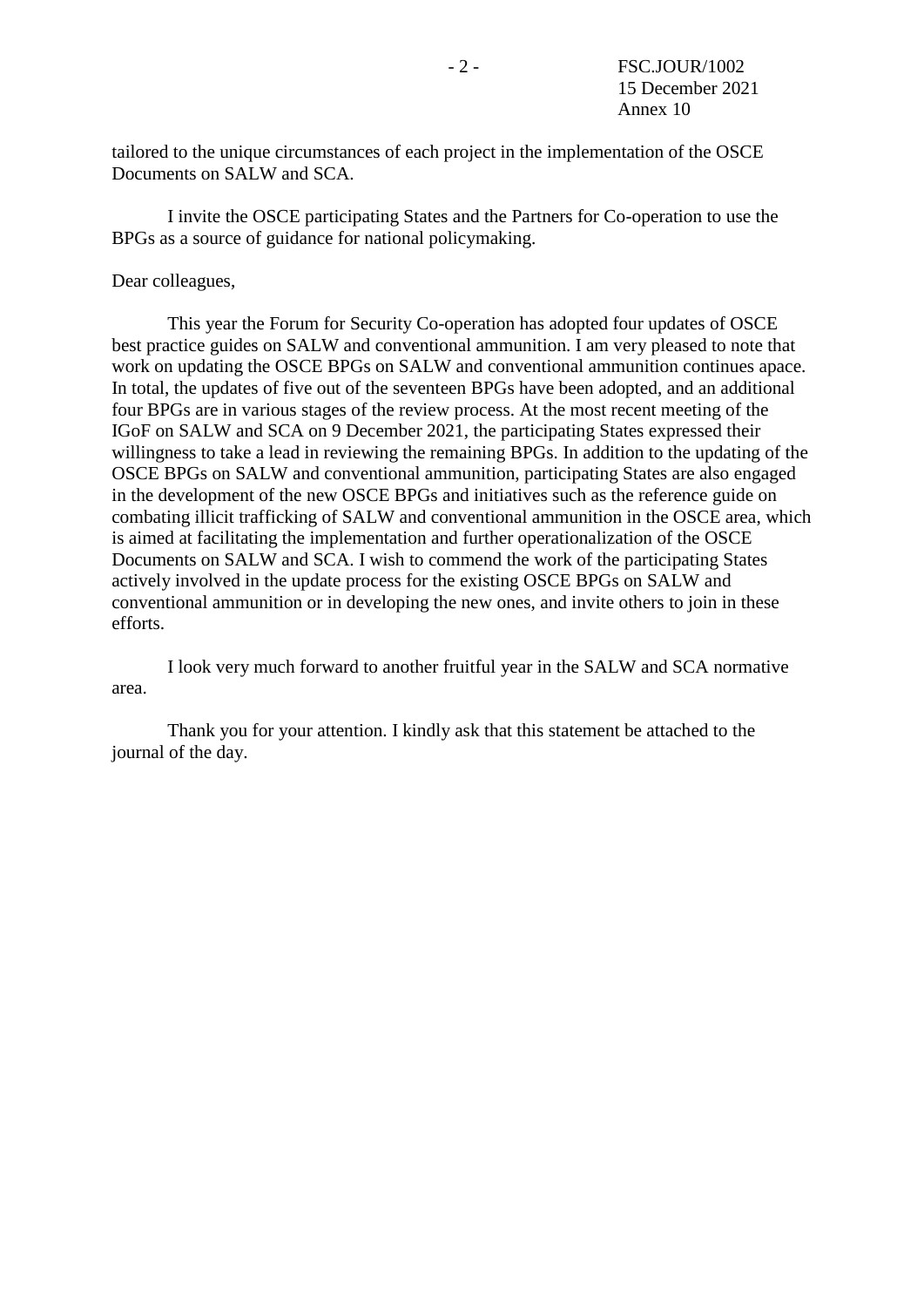

FSC.JOUR/1002

Original: ENGLISH

**996th Plenary Meeting** FSC Journal No. 1002, Agenda item 7(c)

## **STATEMENT BY THE DELEGATION OF THE RUSSIAN FEDERATION**

Mr. Chairperson,

In accordance with the provisions of the Document on Confidence- and Security-Building Measures in the Naval Field in the Black Sea, the Participating States – Bulgaria, Georgia, Romania, the Russian Federation, Turkey and Ukraine – held the 19th annual consultations on the review of the implementation of the Document on 9 December 2021. The meeting took place via video teleconference under the Chairmanship of the Russian Federation.

The Participating States reviewed the implementation of the Document in the course of 2021 and concluded that it remained on the same level as in the previous year, focusing mainly on information exchange.

The Participating States to the Document acknowledged that the situation in the Black Sea region remains volatile and that serious challenges to security and stability persist. Despite the different assessments as to the causes of the destabilization of regional security, there was a common understanding that the Document has relevance as an important instrument for enhancing confidence- and security-building in the Black Sea.

On the eve of the 20th anniversary of the approval of the Document on Confidence- and Security-Building Measures in the Naval Field in the Black Sea, the Participating States expressed their willingness to continue its implementation and discussed the calendar of events for 2022.

Pursuant to the provisions of the Document, Turkey will assume the next Chairmanship in 2022.

We wish our Turkish colleagues every success.

Thank you, Mr. Chairperson. I would like to ask you to attach this statement to the journal of today's plenary meeting.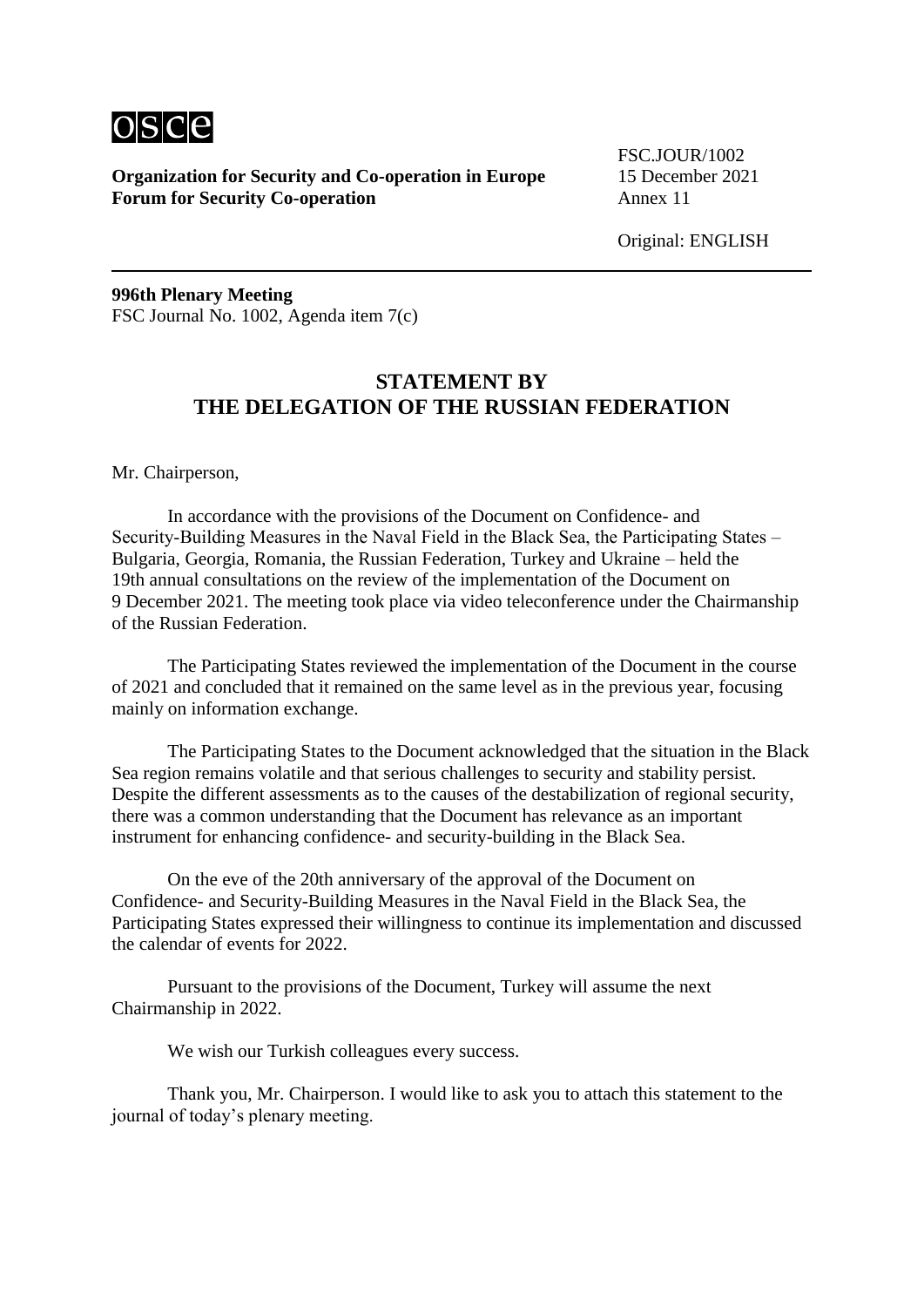

FSC.DEC/7/21

Original: ENGLISH

**996th Plenary Meeting** FSC Journal No. 1002, Agenda item 4

# **DECISION No. 7/21 UPDATED BEST PRACTICE GUIDE ON NATIONAL PROCEDURES FOR MANAGEMENT, SECURITY AND DESTRUCTION OF MAN-PORTABLE AIR DEFENCE SYSTEMS**

The Forum for Security Co-operation (FSC),

Fulfilling the mandate given by Ministerial Council Decision No. 10/17 on small arms and light weapons (SALW) and stockpiles of conventional ammunition (SCA), adopted in Vienna in December 2017, and encouraged by the acknowledgement of the 2018 Milan Ministerial Council Declaration on OSCE Efforts in the Field of Norms and Best Practices on SALW and SCA of "the need for the OSCE to continue to enhance its SALW- and SCA-related norms and best practices and their implementation",

Recognizing the outcomes of the United Nations Seventh Biennial Meeting of States to Consider the Implementation of the Programme of Action to Prevent, Combat and Eradicate the Illicit Trade in Small Arms and Light Weapons in All Its Aspects, which took place in New York from 26 to 30 July 2021,

Acknowledging that the updated best practice guide could also serve as a guide for national policymaking on the part of participating States and encourage the voluntary implementation of higher common standards of practice among all participating States,

Noting that the updated best practice guide could also be useful to OSCE Partners for Co-operation and other United Nations Member States in their efforts to strengthen procedures for management, security and destruction of man-portable air defence systems,

Taking into account the following FSC decisions:

- FSC Decision No. 7/03 which recognized that MANPADS should be given special attention and urged participating States to propose projects for tackling MANPADS-related problems including, *inter alia*, stockpile security and management,
- FSC Decision No. 3/04 which recognized the threat posed by the unauthorized proliferation and use of MANPADS, adopted measures to enhance the effective export control of MANPADS in the OSCE area and made specific reference to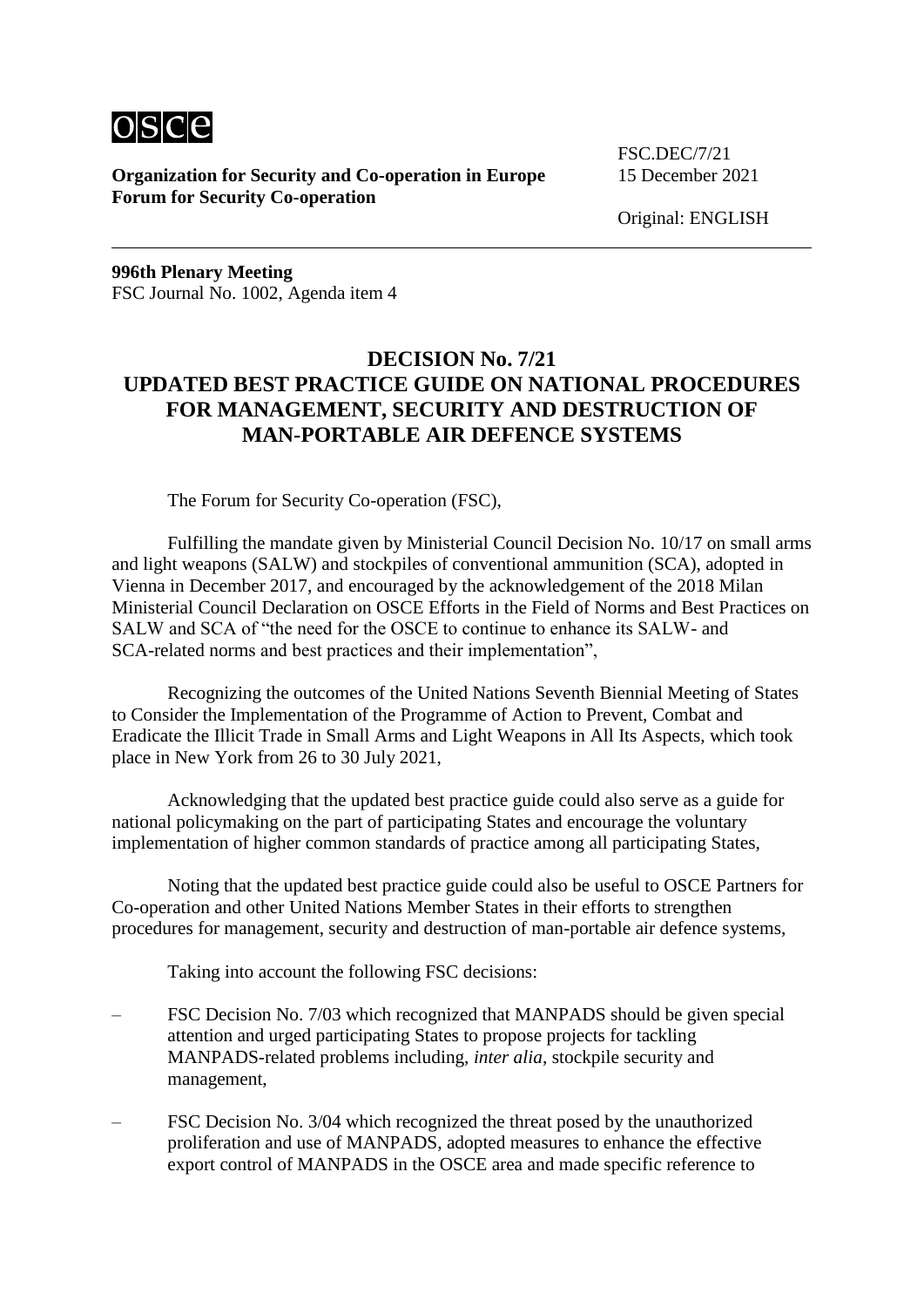assessment of the recipient government's physical security arrangements for MANPADS,

Decides to:

1. Welcome, giving it its full title, the updated Best Practice Guide on National Procedures for Management, Security and Destruction of Man-Portable Air Defence Systems (MANPADS), which provides best practice guidance on weapons and ammunition management for MANPADS (FSC.DEL/262/20/Rev.1);

2. Endorse the publication of the updated best practice guide in all six OSCE languages and to encourage participating States to make the guide available as appropriate;

3. Task the Conflict Prevention Centre with ensuring the widest possible circulation of the updated best practice guide, including to the OSCE Partners for Co-operation and the United Nations;

4. Request that the updated best practice guide be presented at the Eighth Biennial Meeting of States to Consider the Implementation of the Programme of Action to Prevent, Combat and Eradicate the Illicit Trade in Small Arms and Light Weapons in All Its Aspects.

This decision supersedes FSC Decision No. 3/06 on Annex C: Man-Portable Air Defence Systems (MANPADS) dated 29 March 2006.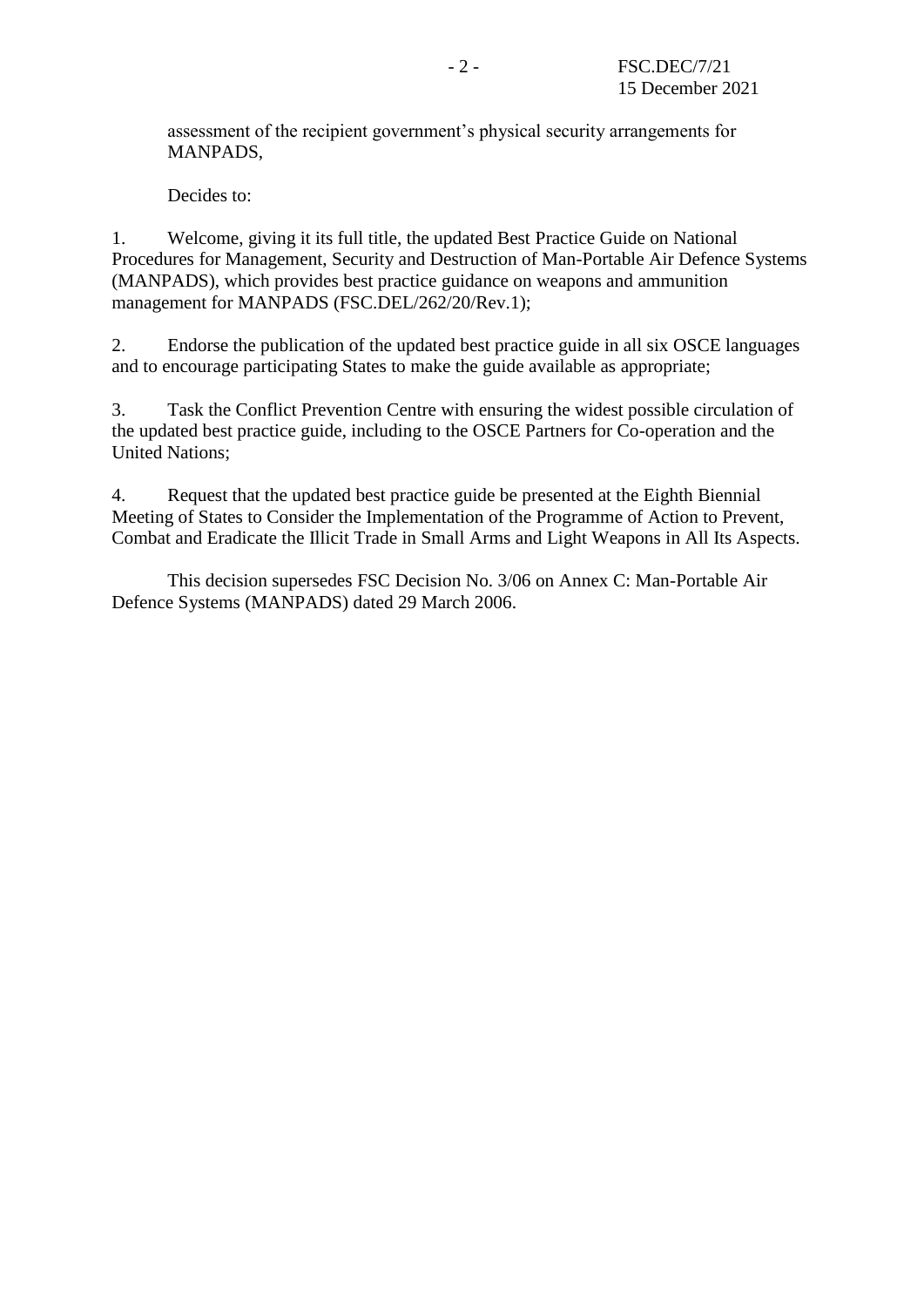FSC.DEC/7/21 15 December 2021 Attachment

ENGLISH Original: RUSSIAN

# **INTERPRETATIVE STATEMENT UNDER PARAGRAPH IV.1(A)6 OF THE RULES OF PROCEDURE OF THE ORGANIZATION FOR SECURITY AND CO-OPERATION IN EUROPE**

By the delegation of the Russian Federation:

"Having joined the consensus regarding the Forum for Security Co-operation decision adopted today on the updated Best Practice Guide on National Procedures for Management, Security and Destruction of Man-Portable Air Defence Systems, the delegation of the Russian Federation deems it necessary to make the following interpretative statement under paragraph IV.1(A)6 of the Rules of Procedure of the OSCE.

In welcoming the adoption of the updated Best Practice Guide on National Procedures for Management, Security and Destruction of Man-Portable Air Defence Systems, the Russian Federation proceeds on the basis that the implementation of this document will be of a voluntary nature.

We request that this statement be attached to the adopted decision."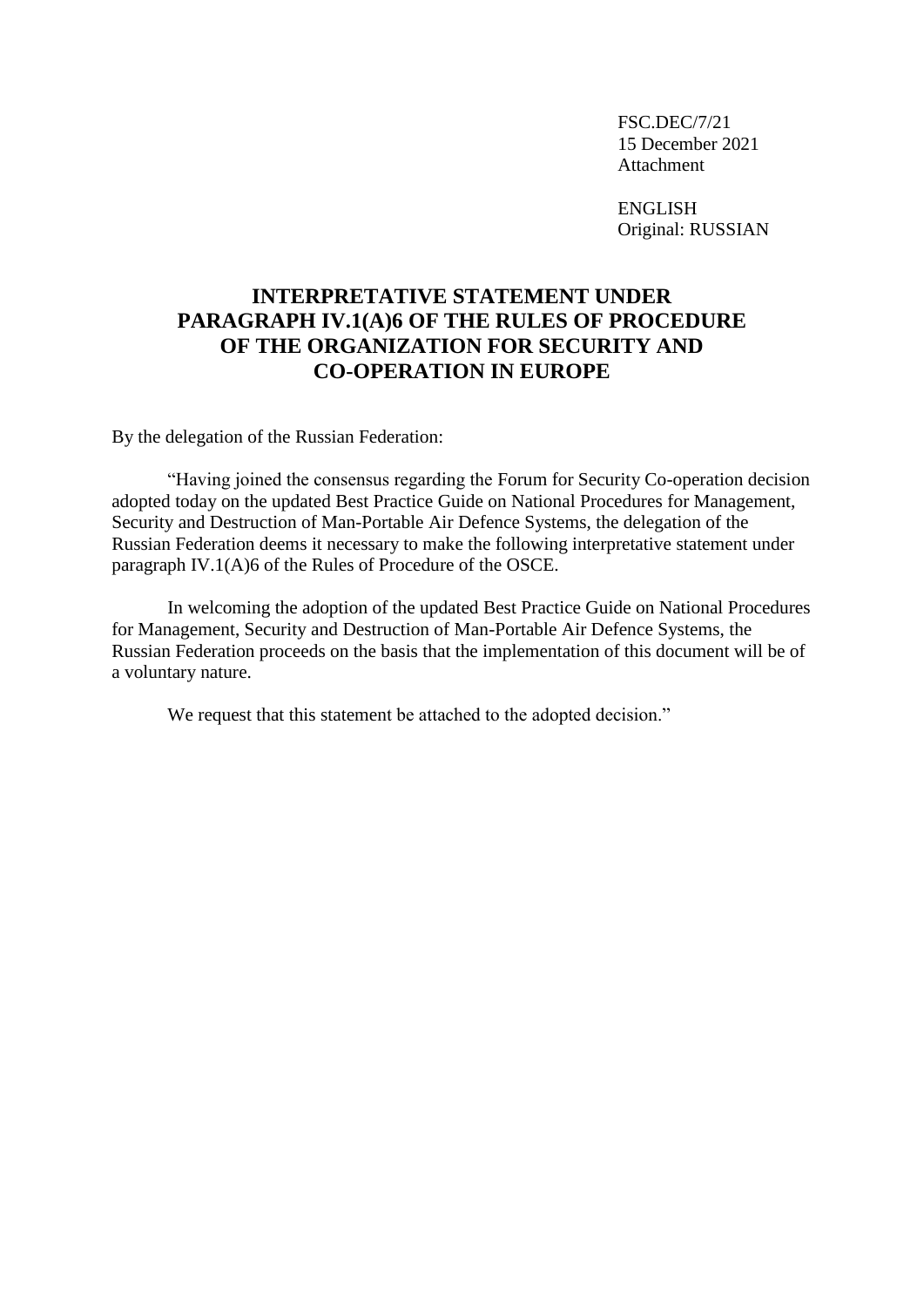

FSC.DEC/8/21

Original: ENGLISH

**996th Plenary Meeting** FSC Journal No. 1002, Agenda item 5

# **DECISION No. 8/21 UPDATED BEST PRACTICE GUIDE ON PROCEDURES FOR MANAGEMENT OF STOCKPILES OF CONVENTIONAL AMMUNITION**

The Forum for Security Co-operation (FSC),

Fulfilling the mandate given by Ministerial Council Decision No. 10/17 on small arms and light weapons (SALW) and stockpiles of conventional ammunition (SCA), adopted in Vienna in December 2017, and encouraged by the acknowledgement of the 2018 Milan Ministerial Council Declaration on OSCE Efforts in the Field of Norms and Best Practices on SALW and SCA of "the need for the OSCE to continue to enhance its SALW- and SCA-related norms and best practices and their implementation",

Recognizing the outcomes of the United Nations Seventh Biennial Meeting of States to Consider the Implementation of the Programme of Action to Prevent, Combat and Eradicate the Illicit Trade in Small Arms and Light Weapons in All Its Aspects, which took place in New York from 26 to 30 July 2021,

Acknowledging that the updated best practice guide could also serve as a guide for national policymaking on the part of participating States and encourage the voluntary implementation of higher common standards of practice among all participating States,

Noting that the updated best practice guide could also be useful to OSCE Partners for Co-operation and other United Nations Member States in their efforts to establish procedures for management of stockpiles of conventional ammunition,

Decides to:

1. Welcome, giving it its full title, the updated Best Practice Guide on Procedures for Management of Stockpiles of Conventional Ammunition, which provides recommended best practices that will facilitate and enhance proper management of national stockpiles of conventional ammunition, explosive material and detonating devices (FSC.DEL/263/20/Rev.1);

2. Endorse the publication of the updated best practice guide in all six OSCE languages and to encourage participating States to make the guide available as appropriate;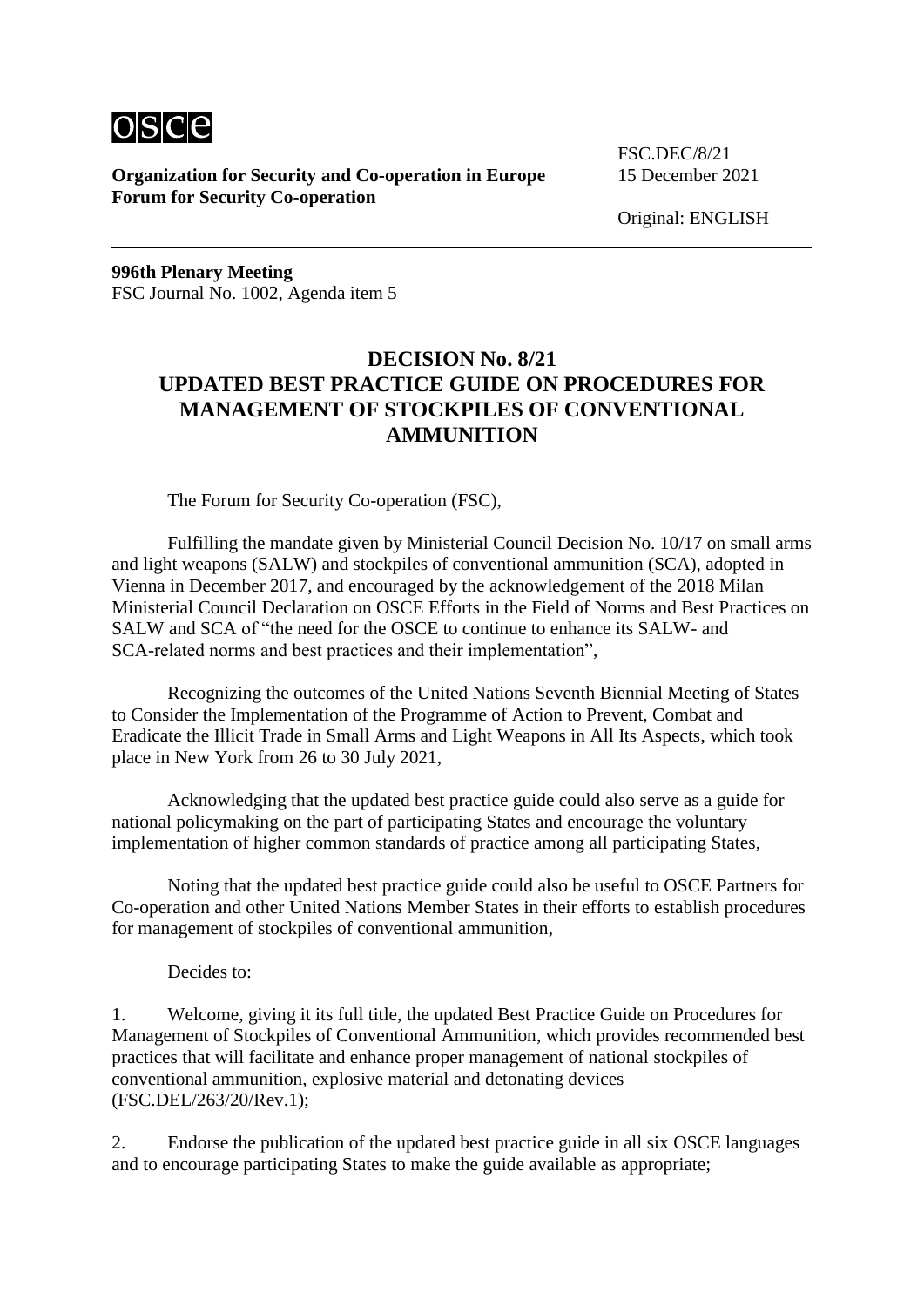3. Task the Conflict Prevention Centre with ensuring the widest possible circulation of the updated best practice guide, including to the OSCE Partners for Co-operation and the United Nations;

4. Request that the updated best practice guide be presented at the Eighth Biennial Meeting of States to Consider the Implementation of the Programme of Action to Prevent, Combat and Eradicate the Illicit Trade in Small Arms and Light Weapons in All Its Aspects.

This updated Best Practice Guide replaces the Best Practice Guide on Procedures for Management of Stockpiles of Conventional Ammunition (FSC.DEL/187/05/Rev3, 14 July 2006) welcomed by the FSC Decision No. 6/08 on the Handbook of Best Practices on Conventional Ammunition dated 18 June 2003.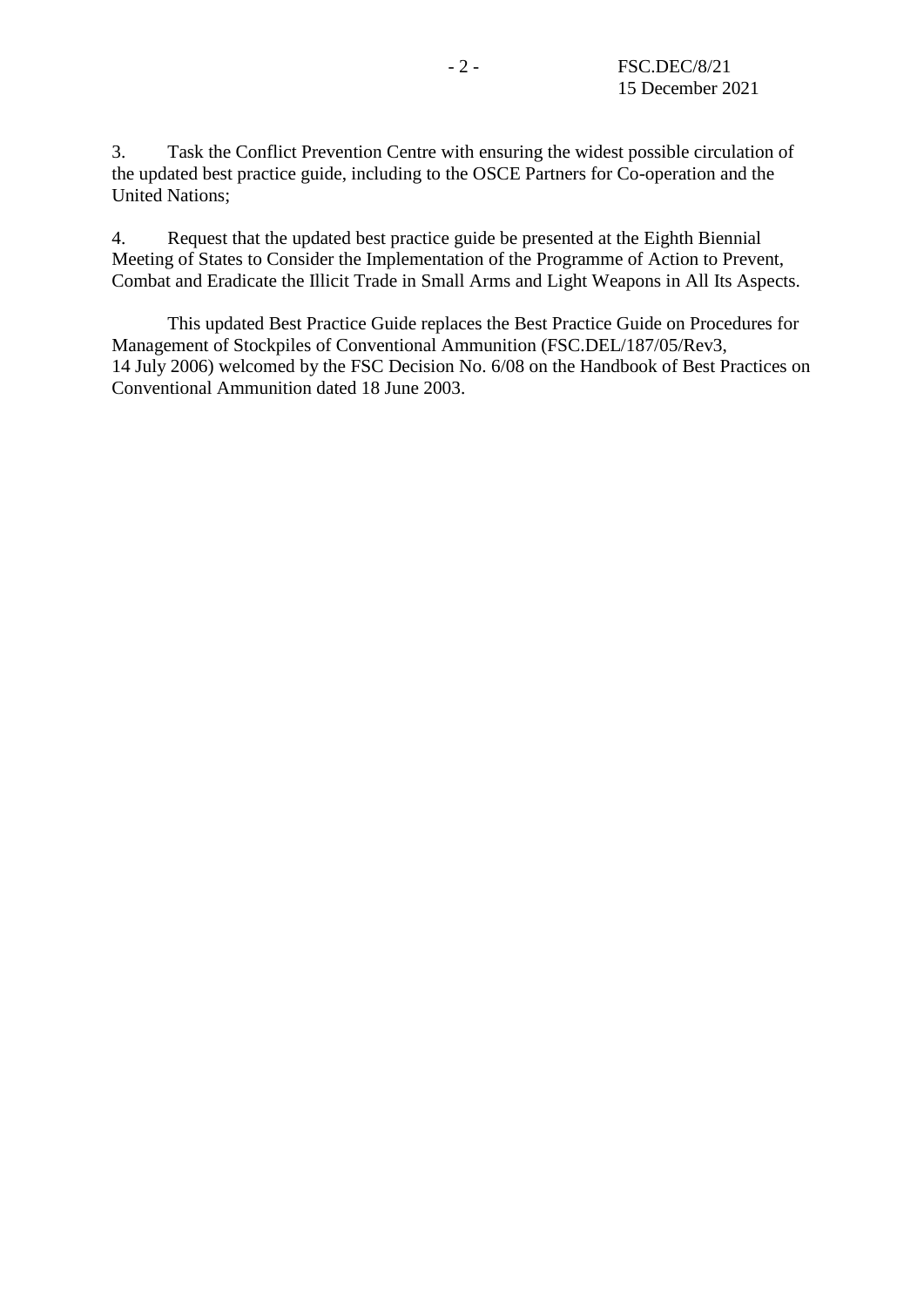FSC.DEC/8/21 15 December 2021 Attachment

ENGLISH Original: RUSSIAN

# **INTERPRETATIVE STATEMENT UNDER PARAGRAPH IV.1(A)6 OF THE RULES OF PROCEDURE OF THE ORGANIZATION FOR SECURITY AND CO-OPERATION IN EUROPE**

By the delegation of the Russian Federation:

"Having joined the consensus regarding the Forum for Security Co-operation decision adopted today on the updated Best Practice Guide on Procedures for Management of Stockpiles of Conventional Ammunition, the delegation of the Russian Federation deems it necessary to make the following interpretative statement under paragraph IV.1(A)6 of the Rules of Procedure of the OSCE.

In welcoming the adoption of the updated Best Practice Guide on Procedures for Management of Stockpiles of Conventional Ammunition, the Russian Federation proceeds on the basis that the implementation of this document will be of a voluntary nature.

We request that this statement be attached to the adopted decision."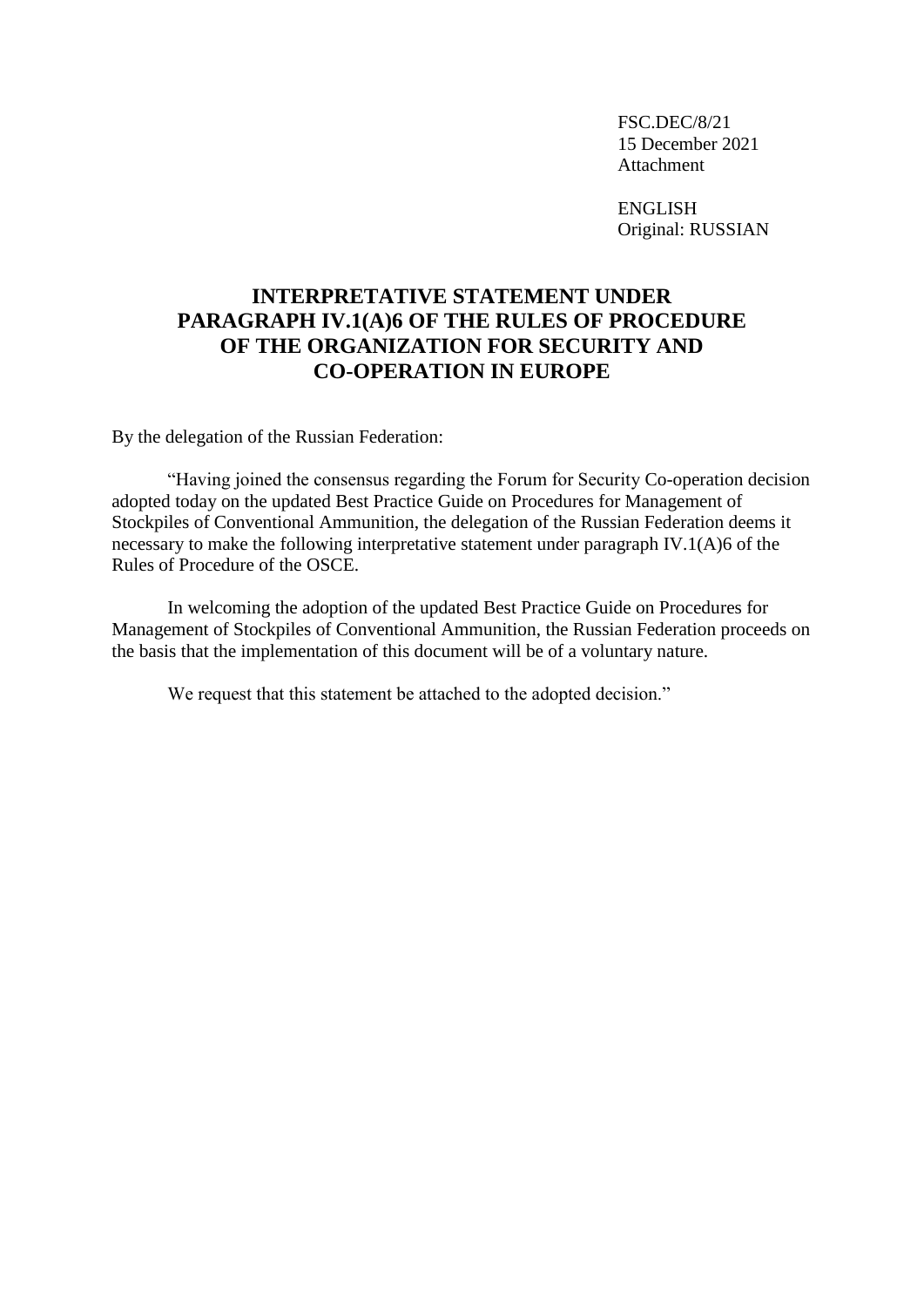

FSC.DEC/9/21

Original: ENGLISH

**996th Plenary Meeting** FSC Journal No. 1002, Agenda item 6

# **DECISION No. 9/21 UPDATED BEST PRACTICE GUIDE ON NATIONAL PROCEDURES FOR STOCKPILE MANAGEMENT AND SECURITY OF SMALL ARMS AND LIGHT WEAPONS**

The Forum for Security Co-operation (FSC),

Fulfilling the mandate given by Ministerial Council Decision No. 10/17 on small arms and light weapons (SALW) and stockpiles of conventional ammunition (SCA), adopted in Vienna in December 2017, and encouraged by the acknowledgement of the 2018 Milan Ministerial Council Declaration on OSCE Efforts in the Field of Norms and Best Practices on SALW and SCA of "the need for the OSCE to continue to enhance its SALW- and SCA-related norms and best practices and their implementation",

Recognizing the outcomes of the United Nations Seventh Biennial Meeting of States to Consider the Implementation of the Programme of Action to Prevent, Combat and Eradicate the Illicit Trade in Small Arms and Light Weapons in All Its Aspects, which took place in New York from 26 to 30 July 2021,

Acknowledging that the updated best practice guide could also serve as a guide for national policy making on the part of participating States and encourage the voluntary implementation of higher common standards of practice among all participating States,

Noting that the updated best practice guide could also be useful to OSCE Partners for Co-operation and other United Nations Member States in their efforts to address SALW stockpile management and security issues,

Decides to:

1. Welcome, giving it its full title, the updated Best Practice Guide on National Procedures for Stockpile Management and Security of Small Arms and Light Weapons, which provides guidance for the effective management and security of national SALW stockpiles (FSC.DEL/363/21);

2. Endorse the publication of the updated best practice guide in all six OSCE languages and to encourage participating States to make the guide available as appropriate;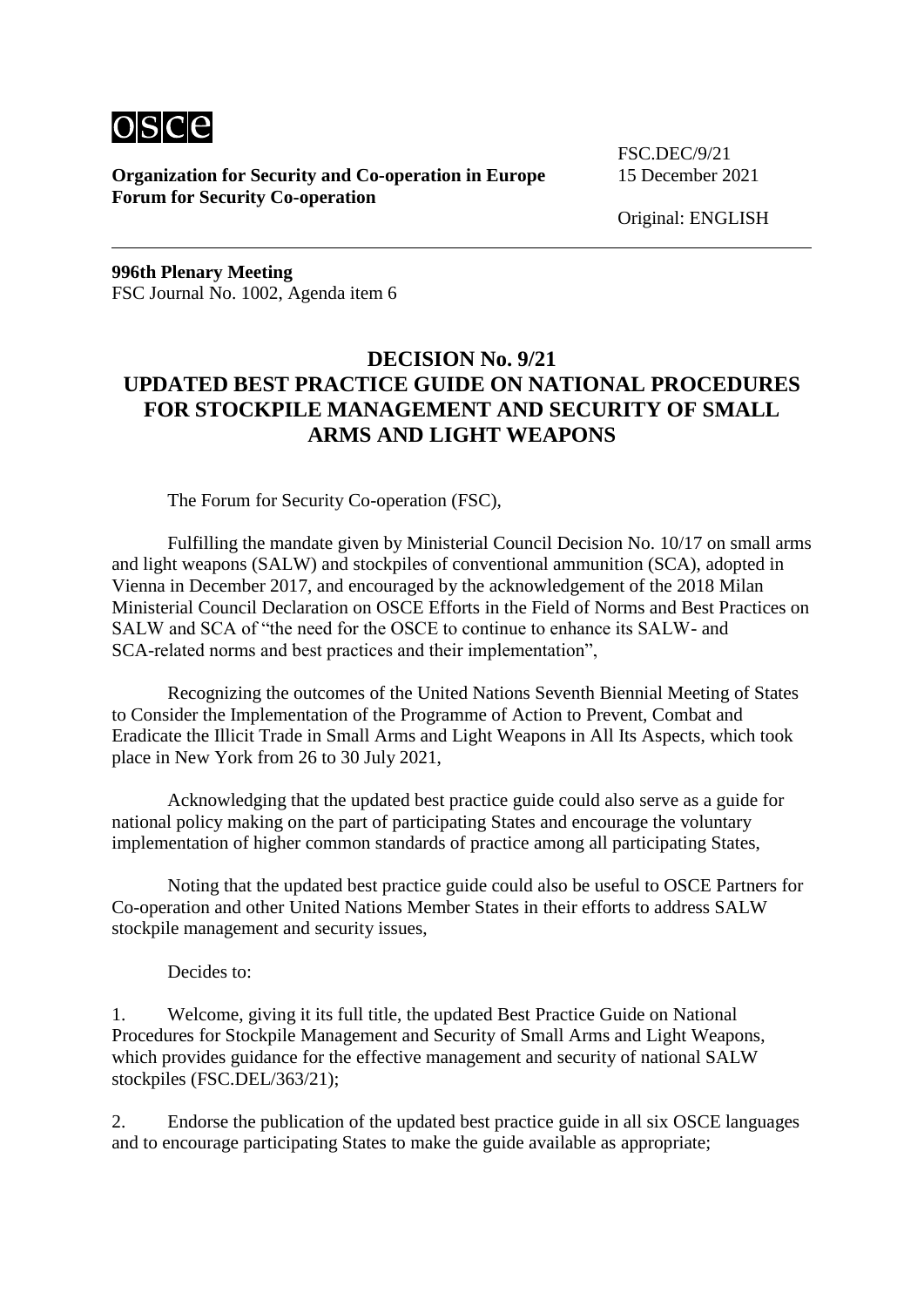3. Task the Conflict Prevention Centre with ensuring the widest possible circulation of the updated best practice guide, including to the OSCE Partners for Co-operation and the United Nations;

4. Request that the updated best practice guide be presented at the United Nations Eighth Biennial Meeting of States to Consider the Implementation of the Programme of Action to Prevent, Combat and Eradicate the Illicit Trade in Small Arms and Light Weapons in All Its Aspects.

This updated Best Practice Guide replaces the Best Practice Guide on National Procedures for Stockpile Management and Security (FSC.GAL/14/03/Rev.2, dated 19 September 2003) developed based on FSC Decision No. 5/03 on the Best Practice Guide on Small Arms and Light Weapons dated 18 June 2003.